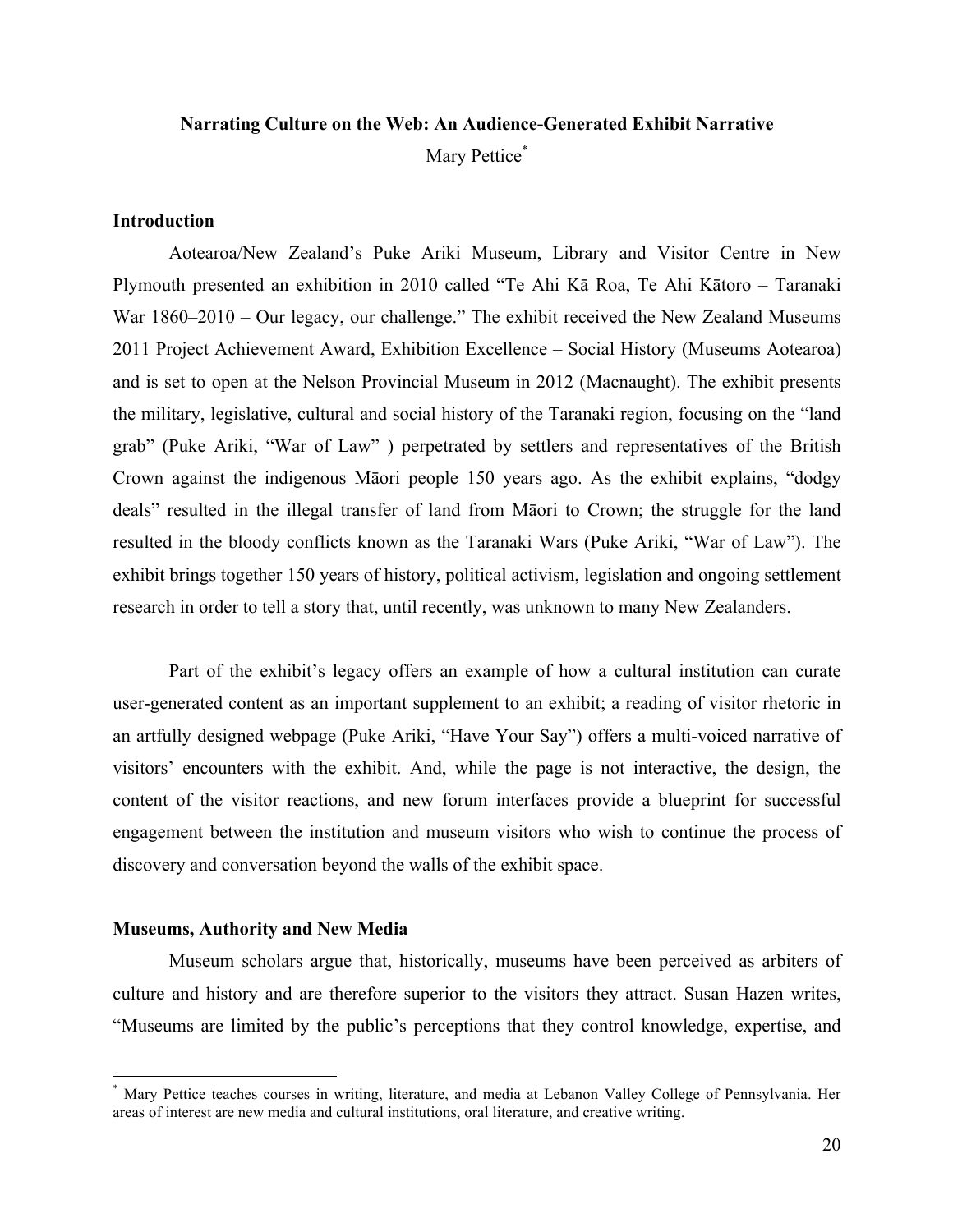learning, that floats above or passes through the community, and that they are not as 'public' as libraries. These perceptions are mixed with enough reality to make them hard to dispel" (135).

Museum technology experts argue that new media technology has the potential to empower museum visitors, and they advocate establishing ambitious platforms for visitor cocreation of new content:

When empowered to construct their own narrative in response to museum exhibits, visitors establish new connections to the exhibit content … The participation in collaborative narrative activities engenders creative, independent analysis, promoting learner self-efficacy and a personal connection with exhibit subject matter that is unparalleled in more traditional and passive approaches. (Fisher and Twiss-Garrity n.pag.)

While museum content is dependent on the expertise of academic scholars, such content can be enhanced by – and more effectively communicated with – the museum-going public if institutions open themselves up to increasing levels of visitor interactivity. The authors of a paper delivered to the Museums Australia Conference in 2007 argue that, while audiencedirected new media design "is not the role or the skillset of the museum professional, whose focus should remain on authoritative scholarship and exhibition based on the primacy of collections," museums can and should strive to achieve their traditional goals by using more interactive platforms. They write, "Yet there is increasing evidence that *greater authority comes through engagement*," and encourage reluctant institutions to see visitor engagement and authorship not as a threat but as an opportunity (Watkins and Russo n.pag.).

Another view of the potential for visitor interaction with and co-creation of museum content via new media unequivocally welcomes the visitor as a collaborative agent in creating narrative in a museum setting and advocates the value of the power transformation implied by the collaborative act. Yehuda Kalay writes in the introduction to *New Heritage: New Media and Cultural Heritage*, "Digital media … puts much of the authority – and responsibility – for constructing the narrative in the hands of the viewer" (7). Many museum scholars react very positively to the opportunities for visitor contributions to exhibit narratives. Fisher and Twiss-Garrity, quoted above, argue that these contributions should be encouraged in order to foster greater connections between institutions and visitors. New media technologies thus offer both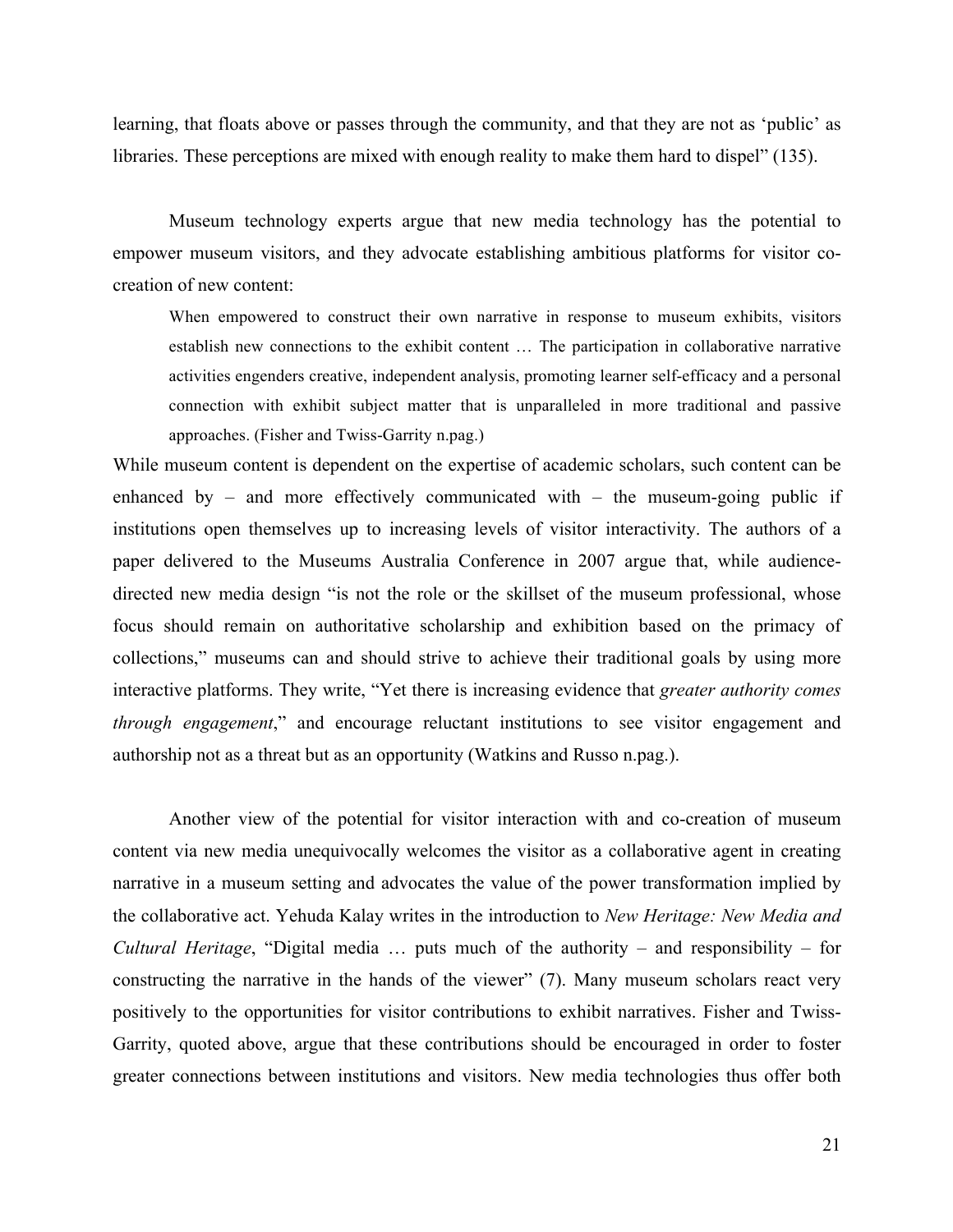institution experts and visitors a new range of collaborative opportunities that strengthen both the position of the scholar and the visitor.

#### **Museums, Public History and "The Taranaki Wars"**

The argument for the validity of visitor interaction in co-creating museum content is expanded by those who acknowledge the role of "public history," or "the employment of historians and the historical method outside of academia: in government, private corporations, the media, historical societies and museums, even in private practice" (Rabel 65). Museums, particularly those engaged with sharing cultural and historical information, already encourage their visitors to think of "a history which is 'ours' and which transcends the exclusive concerns of the state to encompass those of the nation and of diverse communities within it" (Rabel 65). Broadly speaking, those institutions and scholars who endorse the validity of public history point to its practice in the population's everyday pursuits. Anne Else, in her chapter in *Going Public: The Changing Face of New Zealand History*, argues, "Even when members of the public have little or no contact with anything historians recognize as 'history,' they are nevertheless constantly engaged in a hugely varied range of encounters with the past, taking place on many different levels" (123). One level can be the narrative of an audience, engaged first with the past and then with exposure to an exhibit or cultural institution, and recorded as text for others to read.

The availability of digital technology allows for greater participation of museum visitors, whom many institutions now appreciate as repositories of public history with much to offer. And museums like Puke Ariki that engage in addressing contested histories and cultural conflict, often initiated by the process of colonisation, are in a particularly important position as educators and mediators as national populations struggle with the legacies of their pasts.

Given its history of European colonisation and national policies tied to the Waitangi Tribunal for making reparations to Māori people, Aotearoa/New Zealand museums and cultural institutions are in a unique position to host ground-breaking educational exhibits that examine the nation's history. Conal McCarthy's book *Museums and Māori* offers a case study of the historical and contemporary relationship between Aotearoa/New Zealand museums and Māori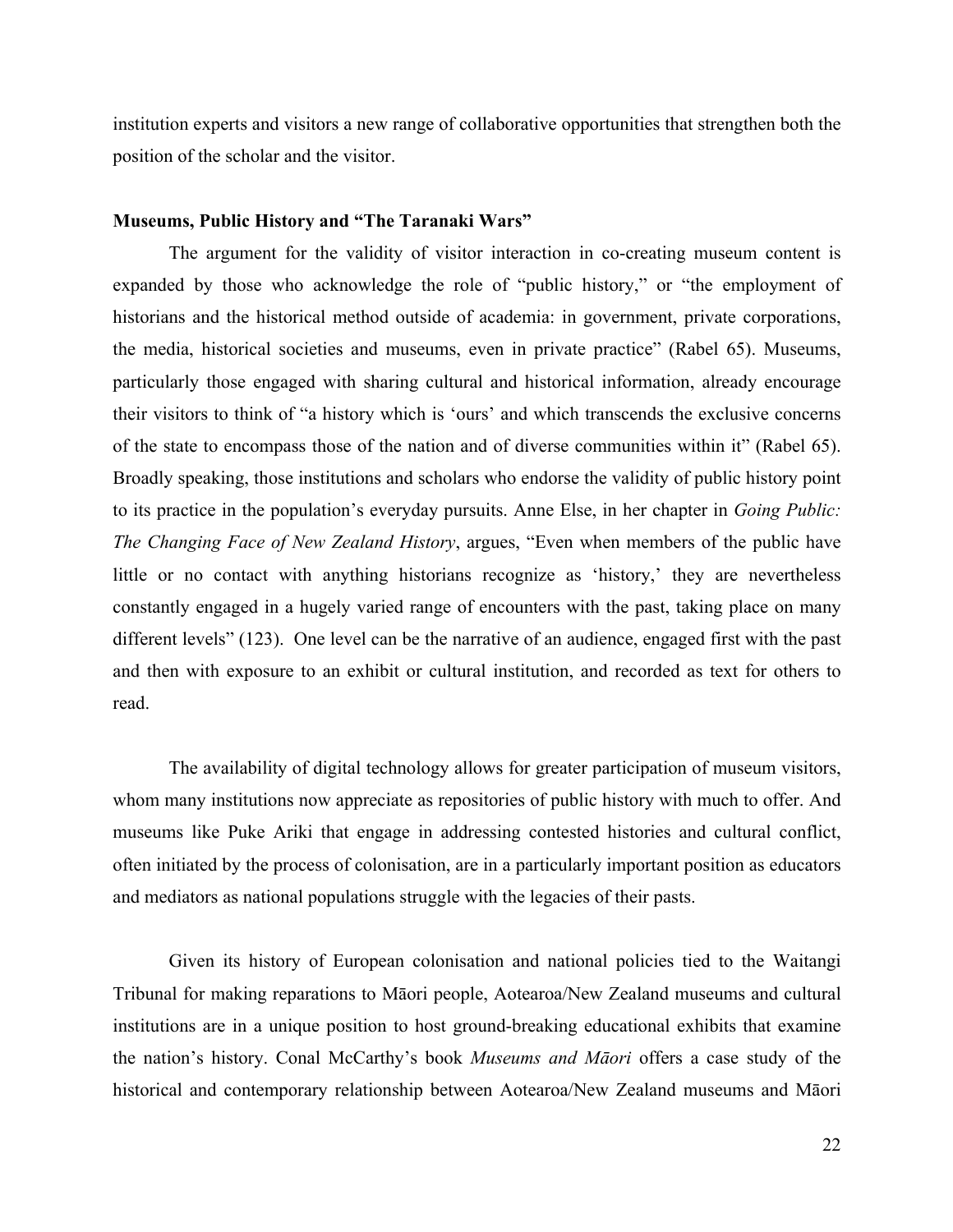communities. McCarthy argues that "The politics of indigeneity … is an important strand of contemporary discourse, especially in the realm of museums and heritage" (209), and concludes his examination by saying, "the social transformation of New Zealand society and the cultural transformation of New Zealand museums is evidence that people make history, as well as being made by history – and if the world can be made, then it can be unmade and remade" (247).

The emergence of the role of public historian – in Tribunal claims research, in cultural heritage institutions – has become important to the way Aotearoa/New Zealand re-interrogates its history. In *Going Public*, Rabel writes of the documents chronicling Aotearoa/New Zealand's official war history:

Anyone surveying the historiography of war in NZ cannot fail to be struck by the dominance of works produced under state supervision. These works have been written either by government employees or by individuals commissioned to do so by government departments. In both cases, almost all the works produced have carried the imprimatur of 'official history'." (55–6)

But Tribunal research has produced a new kind of official history, one that seeks to remedy the actions taken by the government in the past. And the narratives uncovered by Tribunal research have not only tremendous significance for reconstructing Aotearoa/New Zealand's history, but also for constructing identities for the nation and its citizens today. Giselle Byrnes, an academic and Tribunal claims researcher, says that "the Tribunal's published narratives and its direct appeals to 'the nation' are evidence that while much of its work is focused on the past, the Tribunal itself is firmly anchored in the present." She further claims that "the Tribunal's work illustrates how the writing of history is always a product of its times and its own historical moment, and that historical narratives can never be divorced from their immediate social and political contexts" (101).

The new "official history" represented by Tribunal research supports the placement of the exhibit's "Have Your Say" collection of comments on a level with other research into how the past has shaped modern Aotearoa/New Zealand. Scholarship about the Tribunal's findings highlights the appropriateness of an exhibit focusing on this region's experience of colonisation and conflict. In the exhibit's accompanying volume, *Contested Ground/Te Whenua I Tohea*, Peter Adds writes, "the Waitangi Tribunal's 1996 report on the Taranaki land claim suggests that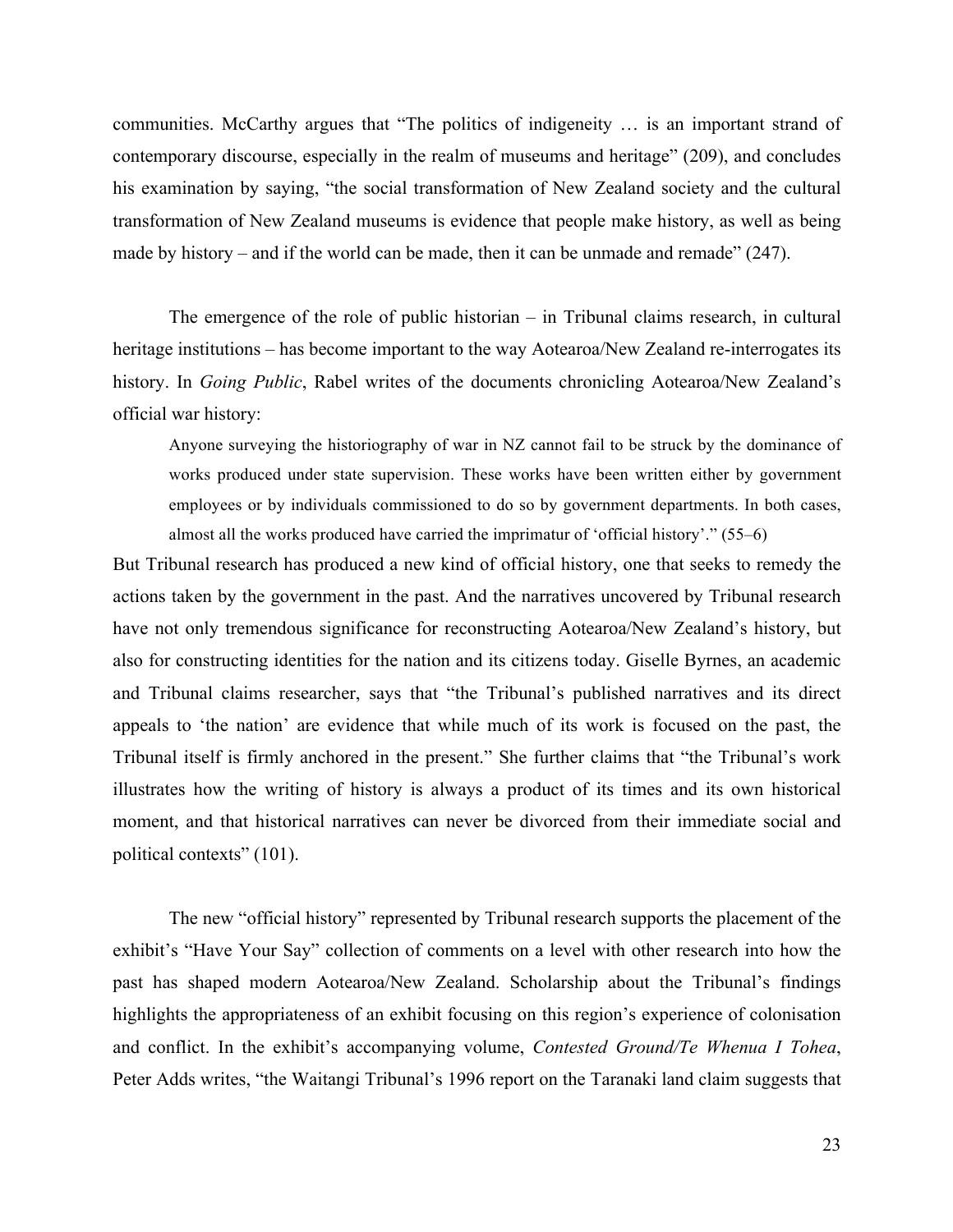no other Māori group in New Zealand felt the impact of warfare and ongoing colonial oppression more than the tribes of Taranaki" (256). This research has made enormous contributions to a clearer and better chronicled narrative about the Māori people's loss of sovereignty over land once British colonisation began in the nineteenth century, and exhibits like "Taranaki Wars" create a space for education and discussion of these important national issues.

At the "The Taranaki Wars" exhibit dedication ceremony on 17 March 2010, Bill Macnaught, then manager of Puke Ariki, greeted those assembled at the museum by reciting a traditional Māori ritual opening and welcome and then offering greetings in English. He described the exhibit in one sentence: "It gives an account of the history of the military conflict in Taranaki in the nineteenth century followed by an explanation of the bitter legacy that the wars left in this region to this day." In the very next sentence, he mentioned the goals of the multi-faceted comment system offered to visitors through various media: "The final part of the exhibition encourages everyone to share their views about the way forward for Taranaki, and for New Zealand, in reconciling the arguments between Māori and Pākehā" (Puke Ariki, "Opening Remarks"). From the start, the exhibition was intended to encourage debate between different constituencies in the hope that such conversations might lead to communal understanding.

## **Curated Comments as Co-created Exhibit Material**

The "Have Your Say" page offers an online comment area created from a broad variety of visitor reactions to the exhibit. The comments are displayed with attractive graphics that refuse to privilege one point of view over others. The comments page gives voice to the current state of the cultural conflict over colonial and indigenous versions of history examined in the exhibit while it creates a new narrative, one that tells a multi-voiced story of New Zealanders' interaction with the past and the museum itself. The comments' central narrative is a chronological one: history, both national and personal, moves toward the encounter with the museum and the exhibit narrative, and becomes a meditation on the present and the future, regardless of the differences between individual readings of the exhibit. If we read the comments, in any order, we can identify a single narrative that gives voice to museum visitors' impulses to join, contest and parallel the trajectories of the narrative presented by the exhibit and current Aotearoa/New Zealand historical scholarship.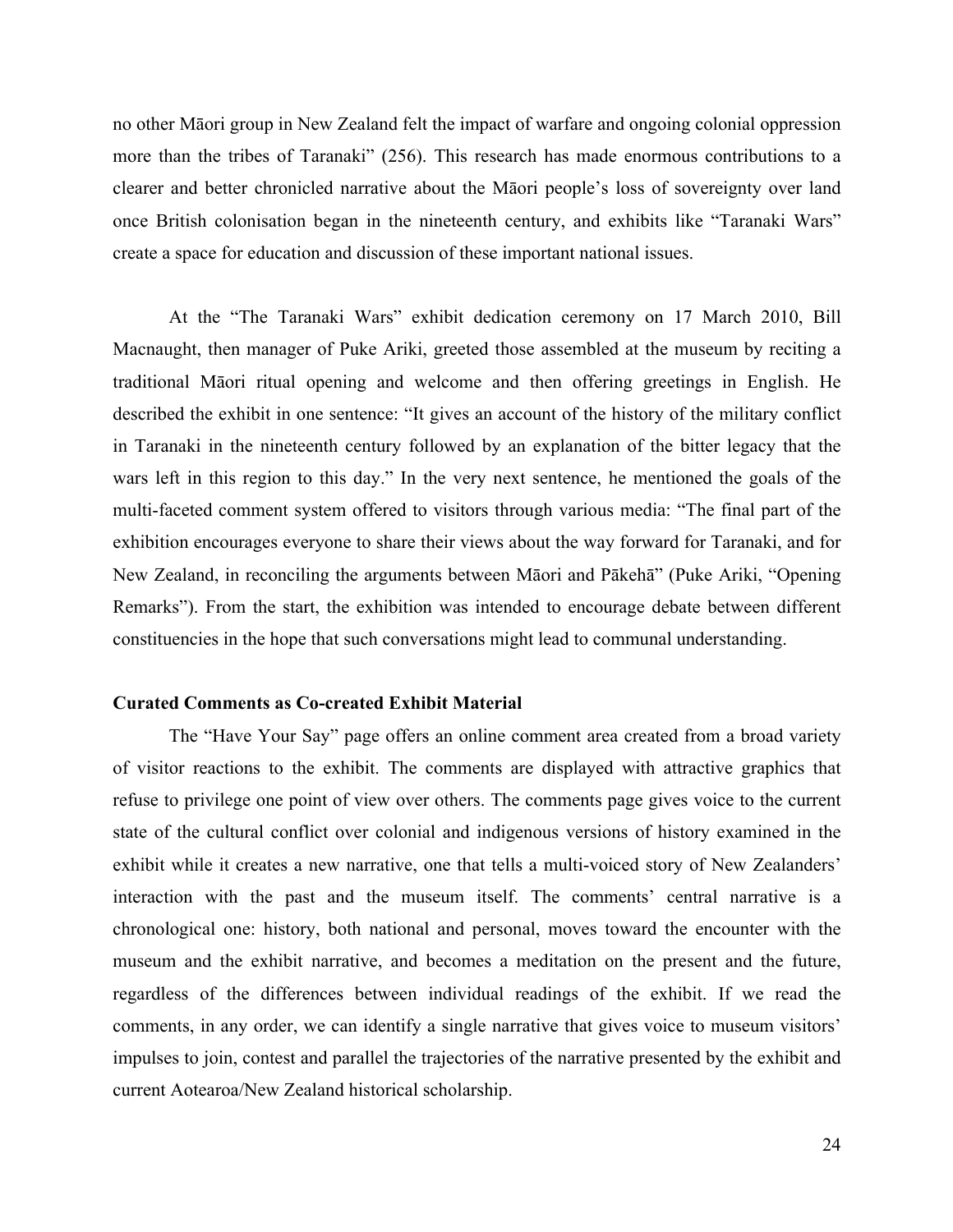As the public visited the exhibit, the museum encouraged visitors to record their reactions to the narrative and their statements about Aotearoa/New Zealand culture and policy given the new understandings of land moved from one owner to another. The museum had Apple Macs located around the exhibit, and visitors who interacted with the material could leave their impressions there. At the end of the exhibit, museum-goers were encouraged to write their impressions on pieces of white board for display on a wall, visible to all who exited the exhibit. The museum also gathered other forms of written and verbal reaction to the exhibit, including but not limited to the online comment area hosted by the museum website. In this way, the museum was able to collect a sizeable sample of reactions to the exhibit, most of them full of praise for the exhibit (Conaglen). Museum staff then curated the most representative and ontopic comments and presented them on the "Have Your Say" page. The responses were collected by museum officials partly in order to gauge visitor reaction to the exhibit as a way of determining the success of the exhibit. As such, the material is valuable, but as part of the museum's online collection, it represents an artefact by itself, an artefact that carries with it the narratives of the people who were moved by the presentation of their region's history (Conaglen).

An online visitor arrives at the page itself by negotiating away from an informational page about the exhibit; the icon on which the viewer clicks is a rectangle reminiscent of a faded archival document (Puke Ariki, "Have Your Say"). The visitor clicks on this icon and is taken to the main page, a dark image that slowly reveals itself to be a stage at very low light. One can just make out the light fixtures above and the surface of the stage itself below. As the page loads, blocks of texts, all at different angles and at different distances from the screen, begin to appear. The colour scheme of the stage and the comments is sombre, but contains elements of white, black and red, a traditional Māori colour palette. The online environment for readers, then, claims centrality for visitor comments, as it is hosted by the museum site. The stage is a bilingual place, with comments in te reo Māori as well as English, and clearly represents a performance or a forum.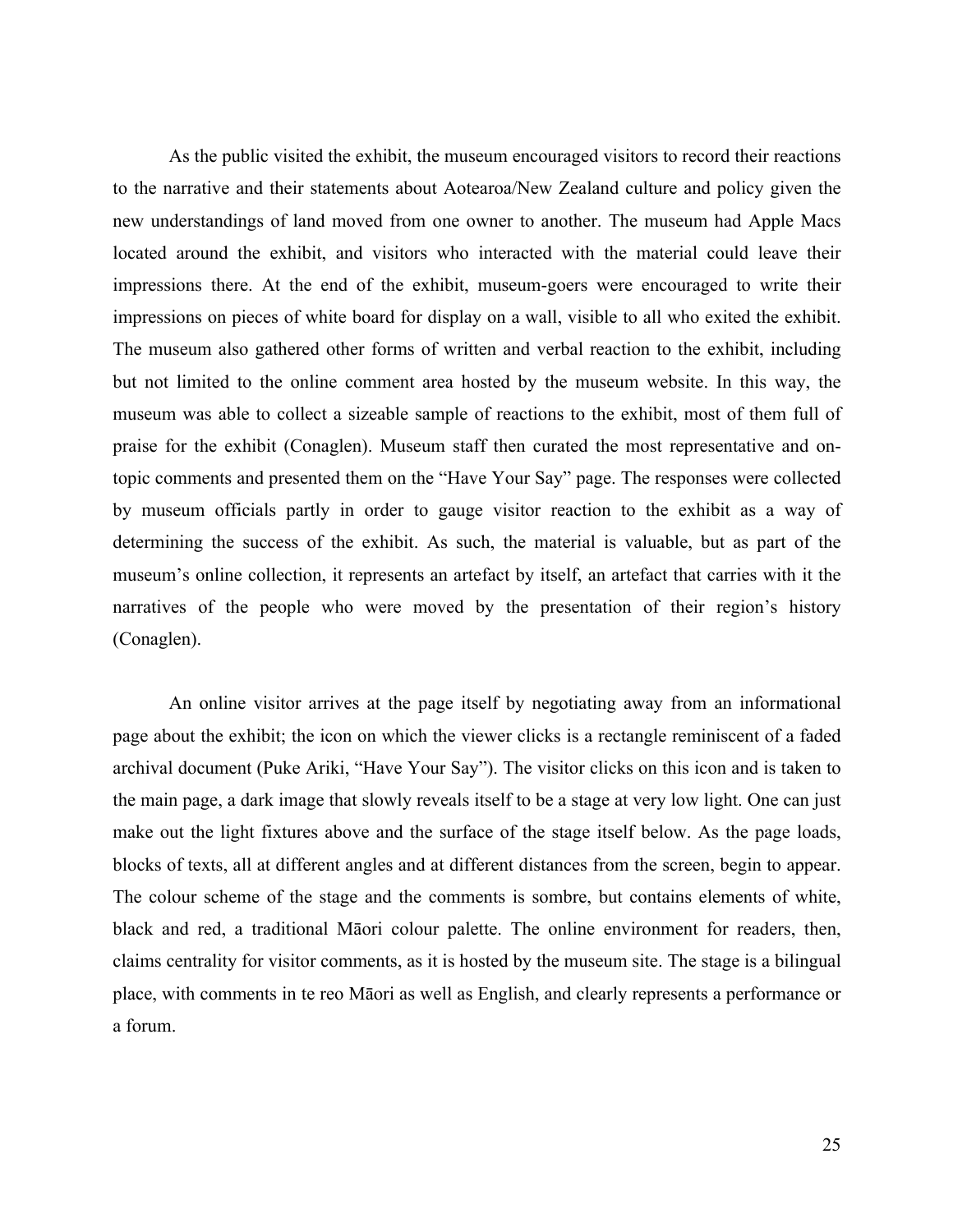A white circle cursor point allows the user to bring a comment "upstage," giving the user a measure of control over the action on the screen and a sense of building a collection of comments that suggest a story. The text blocks twirl as they come into focus, and the stage itself tilts; nothing centres the experience beyond the effect of the block of text one has chosen. Click on more comments, and the stage disappears as the user travels into the forest of words. The viewers cannot see what each comment says until they have brought it into sharper and closer focus, so users are not able to cherry-pick comments and arrive only at a pre-chosen variety of responses. One cannot, for example, restrict oneself to only comments that praise the exhibit or agree with one perspective on Aotearoa/New Zealand history. In *The Language of New Media*, Lev Manovich reminds us that "software interfaces – both those of operating systems and of software applications – also act as representations. That is, by organizing data in particular ways, they privilege particular models of the world and the human subject" (16). The web page design itself has emphasised that the viewer must approach the comments without any sense that the museum itself imposes a hierarchy of privilege. The arrow keys navigate backward and forward, allowing the user to move upstage or downstage. Through this process, the site design does not suggest a hierarchy of value among the comments; indeed, it suggests that the individual paths through the comments and across the stage are themselves acts of discovery and learning. As the screen "stage" itself rotates, de-centring the entire setting, the reader is encouraged to encounter each comment as a representation of an individual point of view and as a part of a larger narrative of the community's journey to and through the exhibit.

By examining the rhetoric of these comments and reading them as narrative, we gain another important historical narrative, one that interrogates national history and individual space, one that places the visitor experience as yet another relevant narrative surrounding contemplation of "The Taranaki Wars." The speakers often address the exhibit creators and the museum at large, but often their imagined audience includes future visitors, all New Zealanders, and, in reality, anyone who visits the exhibit website.

I use the word "narrative" with an awareness of the distinction Lev Manovich suggests between database and narrative. He writes, "With new media, the content of the work and the interface are separated. It is therefore possible to create different interfaces to the same material."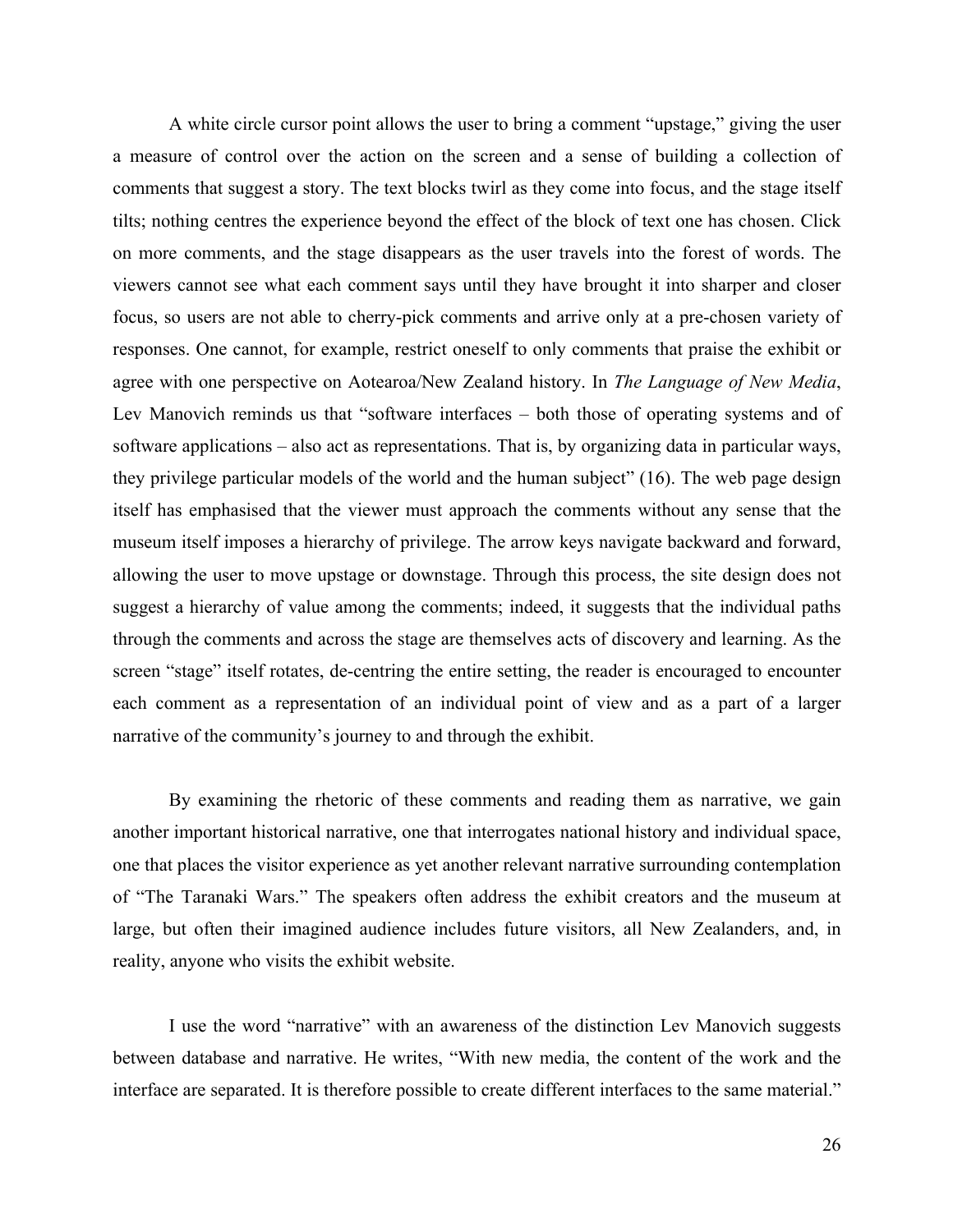He further adds that "The 'user' of a narrative is traversing a database, following links between its records as established by the database's creator. An interactive narrative … can then be understood as the sum of multiple trajectories through a database" (227).

Visitor-generated content experienced in a variety of trajectories by users offers a freedom of interaction with the material, but the journey is not without structure. The collection of visitor comments is obviously a database, but, taken together, they constitute for the website visitor a narrative that fulfills literary theorist Mieke Bal's definition of narrative text. I refer to Bal's *Narratology* in constructing an argument for reading the comments as a Bahktinian polyglossic utterance by a single narrator, discoverable regardless of the path one takes through the virtual stage's text. Bal distinguishes the *text*, or "a finite, structured whole composed of signs" (5), from the two other layers of narrative, represented by story and fabula. The text, then, is made up of the blocks of text that present visitor commentary on the exhibit. For Bal, the *story* is "the content of that text, and produces a particular manifestation, inflection, and 'colouring' of a fabula" (5). The story of the "Have Your Say" page relates a singular story, the story of visitors approaching the exhibit, internalizing it, and preparing to walk away; within the multiple individual experiences remains a single yet communal narrative of discovery. The story is distinguished for Bal from the *fabula*, or collection of elements that the story arranges. She writes, "Events, actors, time, and location together constitute the material of a fabula" (8). The multiple voices of the commenters offer "material or content that is worked into a story" (Bal 7). Bal further distinguishes the fabula from the story by writing: "The fabula is really the result of the mental activity of reading … The fabula is a memory trace that remains after the reading is completed" (10). The fabula is expressed by the collection of narrators that can both be read as individual museum-goers and, as Bal explains, as a "function and not a person, which expresses itself in the language that constitutes the text" (15).

My analysis of the comments proceeds, then, by way of keeping in mind these terms of narrative theory as well as Aristotelian rhetoric, particularly with regard to a speaker or writer's expressions of ethos and pathos. Suhas Deshpande, Kati Geber and Corey Timpson argue in their book chapter, "Engaged Dialogism in Virtual Space," "Classical rhetoric identifies several key characteristics of audience behaviour. Creators of virtual museums can draw upon the simplicity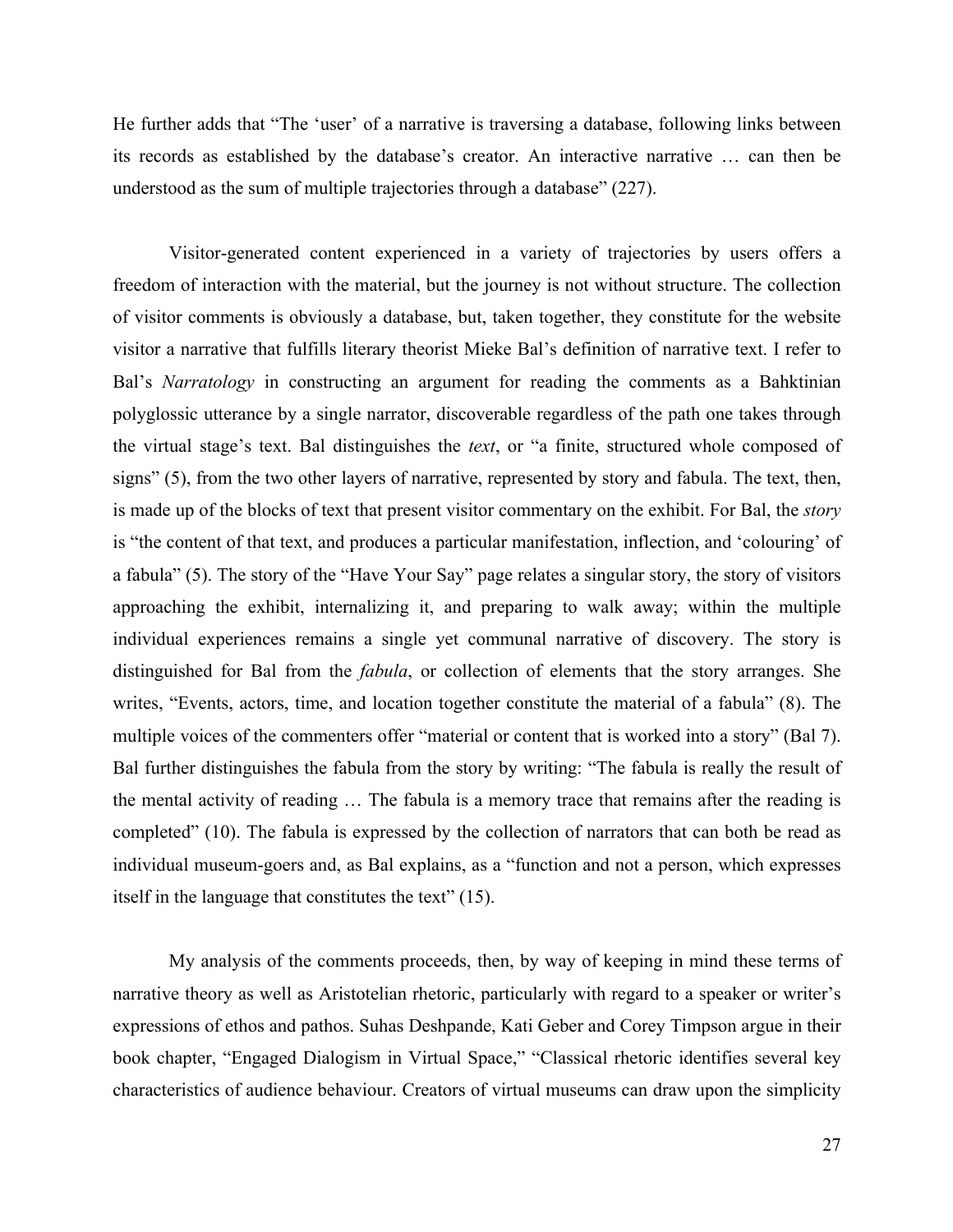and comprehensive nature the Aristotelian key concepts of *ethos*, *pathos*, and *logos*" (274). Such a reading of the comments recognises a desirable level of interactivity emphasising the public history element of the visitor co-creation in the best sense – as visitors negotiate a relationship with the historical narrative in factual and emotional ways.

## **A Reading of the Comments**<sup>1</sup>

# *1. Locating the Self within Temporal and Geographical Narratives: Ethos and Statements of Identity*

For many writers, the narrative journey begins in a past very distant from the visit to the museum but sharply aligned in geography to the exhibit. Many comments reveal a desire on the part of the writer to connect him/herself to the region and to the Taranaki Wars, mostly by alluding to a first-person connection to the past and stating the writer's individual origins in an attempt to gain authority and credibility for their reactions to the exhibit narrative: "This is the best way for me to learn about Māori lands and about my whakapapa"; "I cannot ignore that my ancestors were settlers in Taranaki. That my family and I have benefited from such an unjust process." These speakers, in the absence of a format that allows the audience to recognise the speakers' situated ethos, or concrete signs of credibility and authority, provide elements that build on each one's invented ethos, or traits that identify them and their place in the story. This positioning occurs in both the comments of those who welcome the new narrative offered by the exhibit and those who resist the new narrative in favour of the traditional narrative. These comments indicate a strong desire to connect the self to the historical narrative and to claim geographical origins or simply inclusion in one or both sides of the conflict. The writers employ various means by which to claim authority, all of them strengthening the speakers' place in a national timeline. They use the first-person plural possessive ("our ancestors," "our past," "our history," "our culture") and first-person singular possessive ("my great grandmother," "my country," "my paekeha ancestors," "my whakapapa," "my ancestors," "my family," "My partners great grandfather," "my heritage") in order to emphasise their personal and national connections to the exhibit narrative. Those who wrote comments in te reo Māori actively declare

 <sup>1</sup> All comments, with their original spellings, are taken from "Have Your Say:Virtual Stage," *Te Ahi Kā Roa, Te Ahi Kātoro. Taranaki War 1860*–*2010: Our Legacy, Our Challenge*, and were transcribed from screenshots. http://www.pukeariki.com/have\_your\_say/virtual\_stage/index.html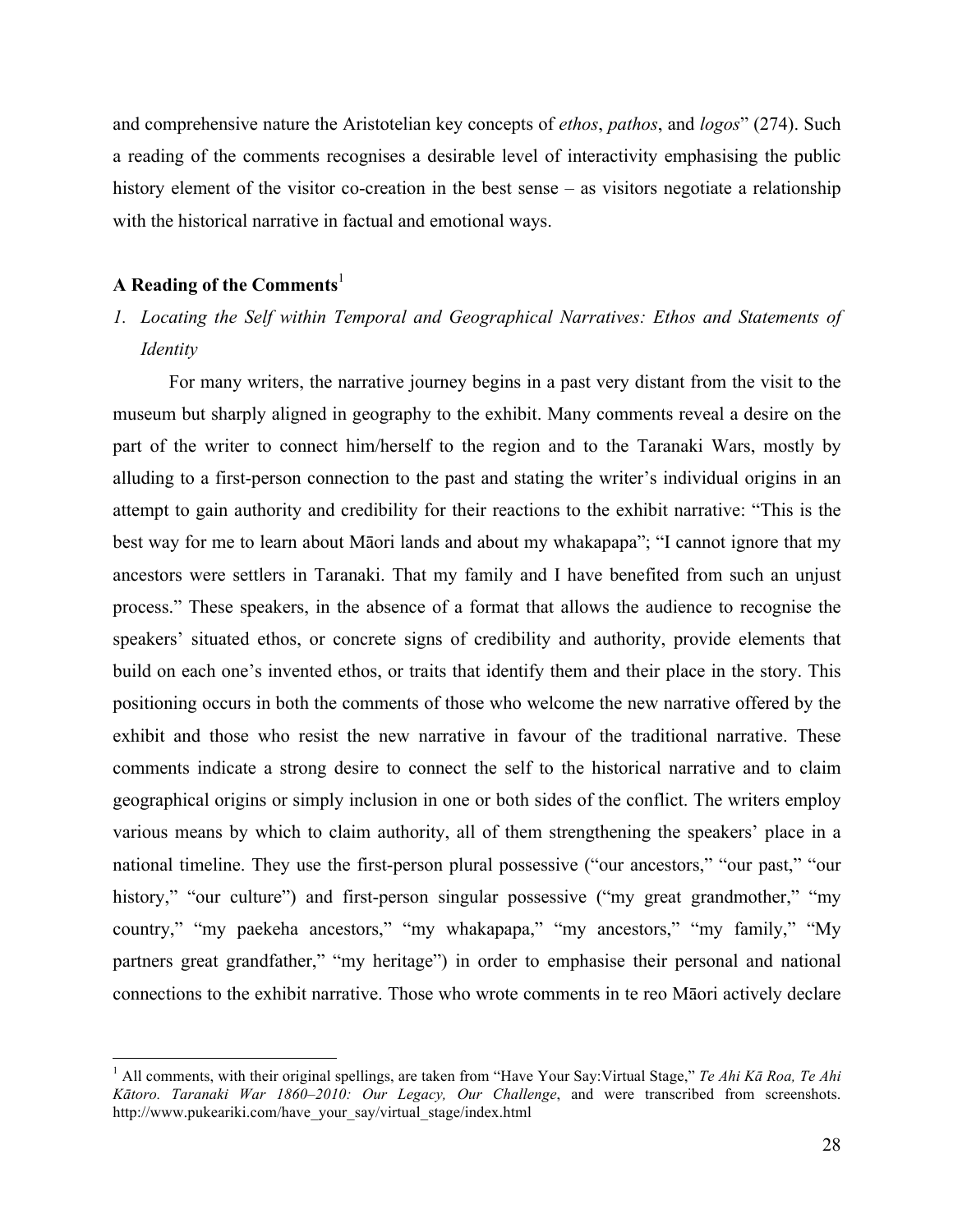a relationship with their ancestors through re-claiming the medium, or the text, that was nearly lost partly due to the events chronicled in the exhibit.

Others self-identify in other ways, choosing national, geographical and ethnic labels to locate their authority within the various voices represented by the exhibit ("I am a New Zealand European," "I am Māori and Pākehā," "Being Māori and Pākehā," "100 percent Māori"). Others stated their connection to the land, emphasising the names "New Zealand," "Taranaki," and the even more specific "Waireka," or the site of one of the pivotal Taranaki War battles (Keenan 29– 30). Each writer who invoked the word "settler," meaning the Europeans who entered Aotearoa/New Zealand with the encouragement and protection of the British Crown, is locating part of the history of Aotearoa/New Zealand offshore, in Europe; some other writers pushed the time of the Aotearoa/New Zealand narrative back even further, by insisting, "This is a nation of immigrants … Māori included."

Overall, a significant number of comments were geared toward creating a personal narrative that had its beginnings during the time of the Taranaki Wars, the broad span of time of European settlement, and even earlier, in the case of the Māori writers or those who invoked a time before the Aotearoa/New Zealand islands were inhabited by humans. The writers all display a need to locate their own experience of viewing the museum and pondering the exhibit's significance by claiming that their own personal narrative parallels and informs their reading of the exhibit narrative. These assertions may be read as ethical appeals; these writers are demonstrating the authority they have to comment on the exhibit narrative and carefully constructing an argument, in some cases, that rests partly on the authority and credibility their ancestral ties, or whakapapa, confer on them as writers – regardless of where their sympathies lie. In some cases, a declaration that includes a geographical location further enhances the claim the writer has on the past and the land – the main conflict being, after all, over land ownership.

The elements of self-identification are fabula offered by these writers, elements of the larger individual and national stories, then, and can account for a variety of narrative beginnings to the visitor experience of the exhibit. In the absence of story structure, these elements nevertheless forge beginnings through the only tools writers have to construct ethos; their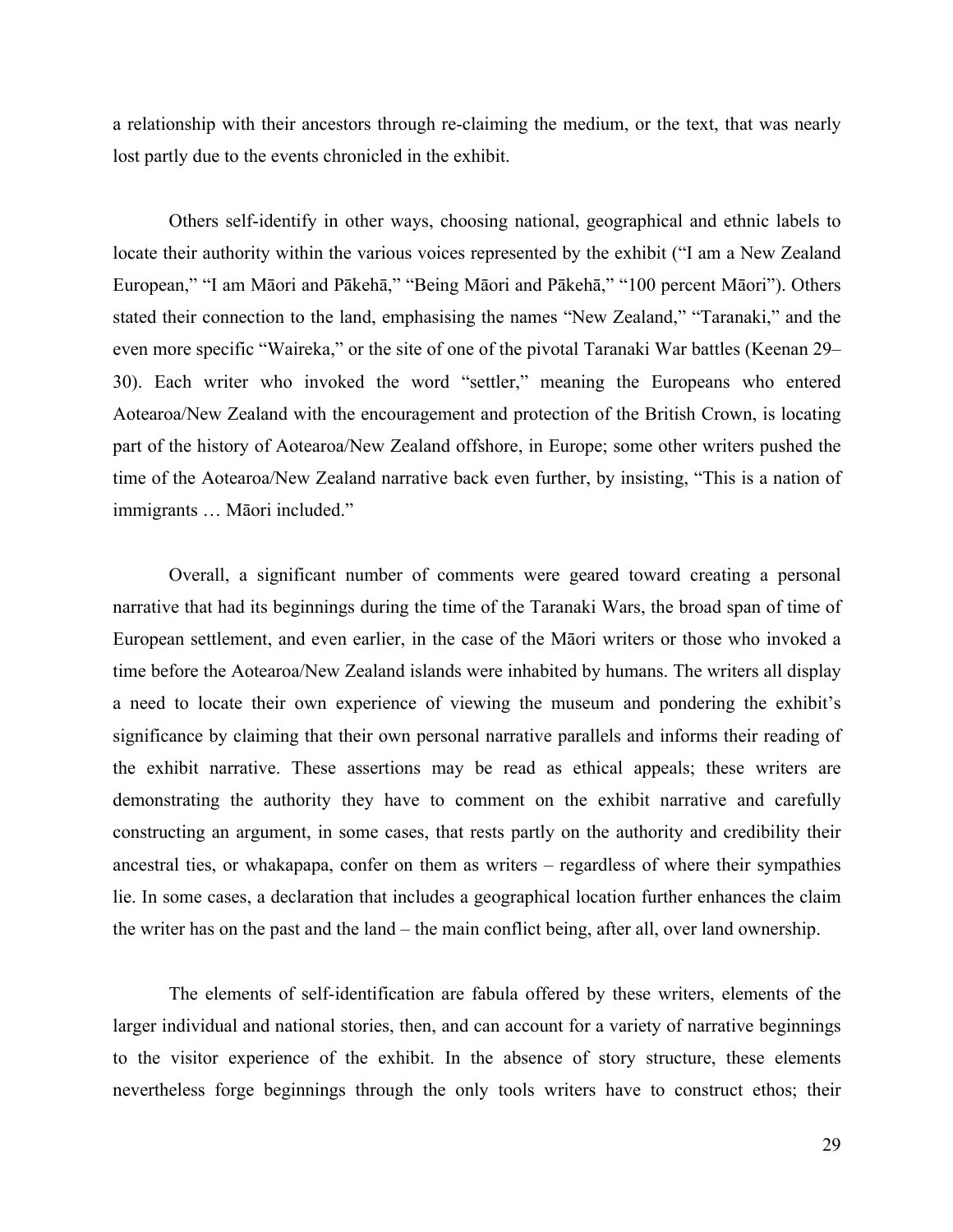accumulation supplies the first part of the story regardless of the user's trajectory through the comments.

## *2. Attempts to Reject the Exhibit Narrative: The Ethos of Discounting the Past*

Of course, the sense of cultural conflict that exists today in Aotearoa/New Zealand is on full display in the comments, and we can read the resistance to the exhibit narrative as a moment of conflict on the journey through the exhibit: "Modern Māori should just deal with the mistakes their ancestors made and stop dwelling on the past …" Many writers stepped outside the narrative presented by the exhibit and re-asserted the dominance of the traditional narrative of colonial conquest told from the coloniser's point of view. One writer says, "The good intentions of colonisation have been overlooked …" And a great many of those writers exhibited an eagerness to de-emphasise the value of seeking out historical narratives; others even more actively dismissed the past's usefulness in learning about the present and deciding the future. We might conclude from the rhetoric of these writers that the traditional narrative cannot be upheld in the face of the newly told historical narrative unless history itself becomes devalued or at least disconnected in importance from the present. Comments include, "I think too much time is spent dwelling on the past," "Mistakes were made a long time ago they are in the past," and "No one should say sorry. What's in the past is in the past." By denying the relevance of the main area of historical investigation, some of the visitors are able to hold the exhibit's narrative at arm's length, effectively negating the validity of that narrative. Inherent in this move by these commenters, however, is an unstated validation of the narrative related by the exhibit, or they would not have to de-emphasise the value of reimagining history.

# *3. Endorsing a Narrative of Discovery: Ethos as Enlightened Person*

Many visitors alluded to the process of becoming educated about the Taranaki Wars as a step on a journey. Their narratives might have begun in the past or just on the day they set off for the museum, but the turning points of their narratives occur after they have taken in the lessons of the exhibit. In their statements of praise for the museum and in their own more direct admissions, they create a before-and-after narrative that represents the acquisition of knowledge that changes them as people, regardless of whether they are comfortable with that new narrative. Some writers, while acknowledging they have learned from the exhibit, also contrast their new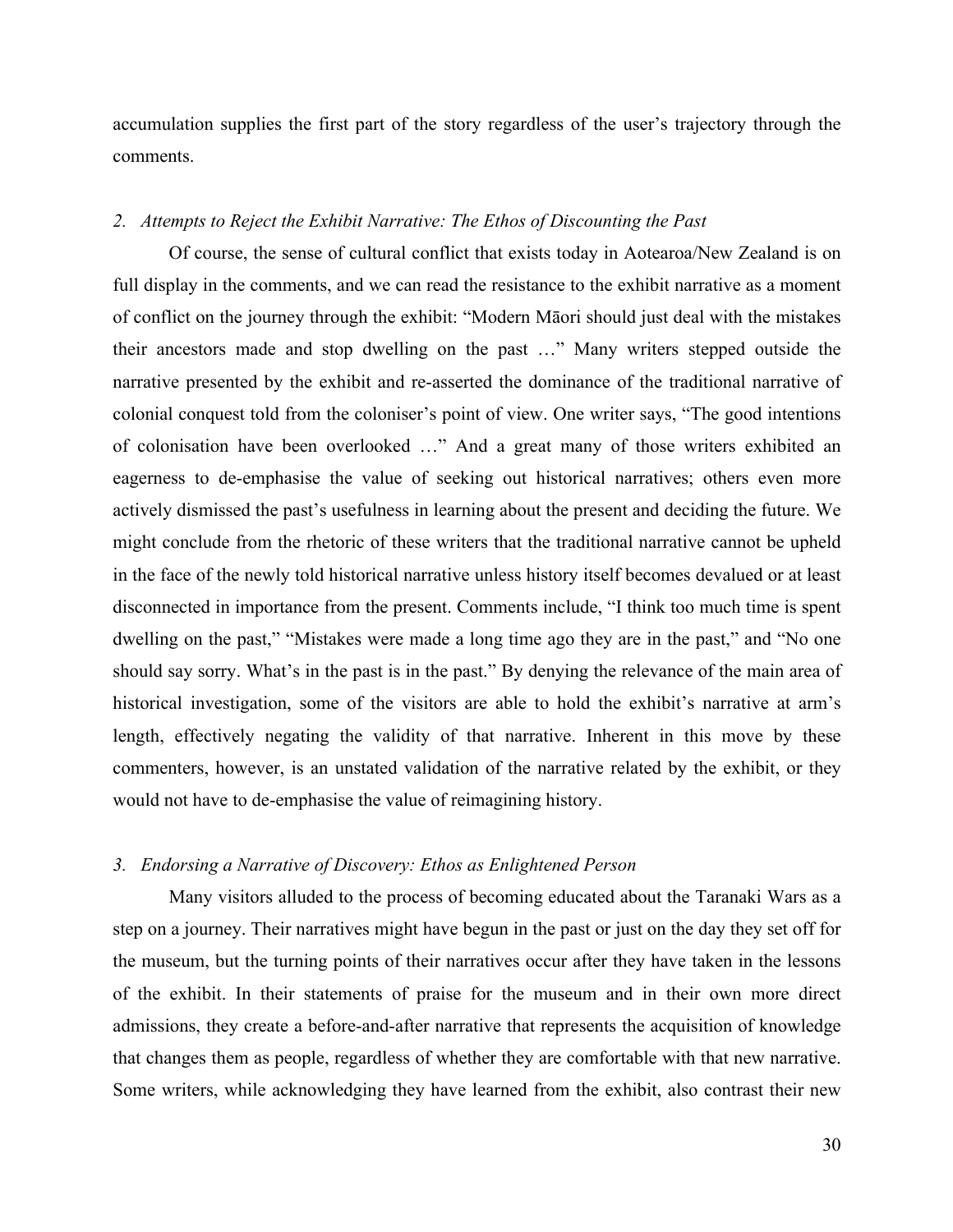state with their previous one, claiming "I didn't know much," "I didn't know how little I knew," and, for example, "I did not know a lot about this." These writers emphasise the distance they have travelled from ignorance to enlightenment, from not-knowing to knowing, with the implication that they have changed in the process: "The exhibition has been a huge eye opener for me these issues are never talked about," and "This exhibition helped me a lot to understand more of the issues which challenge New Zealand." The invented ethos of these speakers displays their willingness to be changed by the exhibit and emphasises the open-mindedness with which they approached the exhibit – or the persuasive power of the exhibit, or both. The audience of the comments, then, detects a traditional turning point in the narrative, a climax that is expressed in communal reporting of individual change.

Some of the comments revealed a change more significant than merely the accumulation of information and education; many linked their new knowledge to gaining perspective, registering emotion and feeling resolve. Many of these writers employ language that stresses emotions such as gratitude and sadness. They also use emotional words and phrases, writing, "I cried tears of sadness about the years of injustice"; "Māori were killed ripped from their land their language was laid to rest and their sovereignty was taken from them"; and "Tangi hotuhotu te ngakau" (The heart cries).<sup>2</sup> The writers argue "never forget the people who died" and refer to "heroism and suffering on both sides," emphasising the impact of the emotions engendered by the exhibit and signifying individual and communal pathos associated with the narrative's climax. This movement toward using pathetic appeals reinforces that the visit to the museum exhibit was not only intellectually but emotionally climactic. The story, as constructed by the reader through a variety of pathways, has as its climax the elements of storytelling that colour the memories of readers, the "memory trace that remains after the reading is completed" (Bal 15).

And still others seemed to approve of the exhibit as it displayed and validated a point of view that they already held; their initial ethos becomes reaffirmed through their agreement with the narrative suggested by the exhibit. Many of their comments suggested that others would benefit from viewing the exhibit. These writers observed the exhibit and offered a mirror narrative in which others make the same journey and became better educated: "As a mum I feel

 $2$  All te reo Māori English translations are by the author with the assistance of Thea King.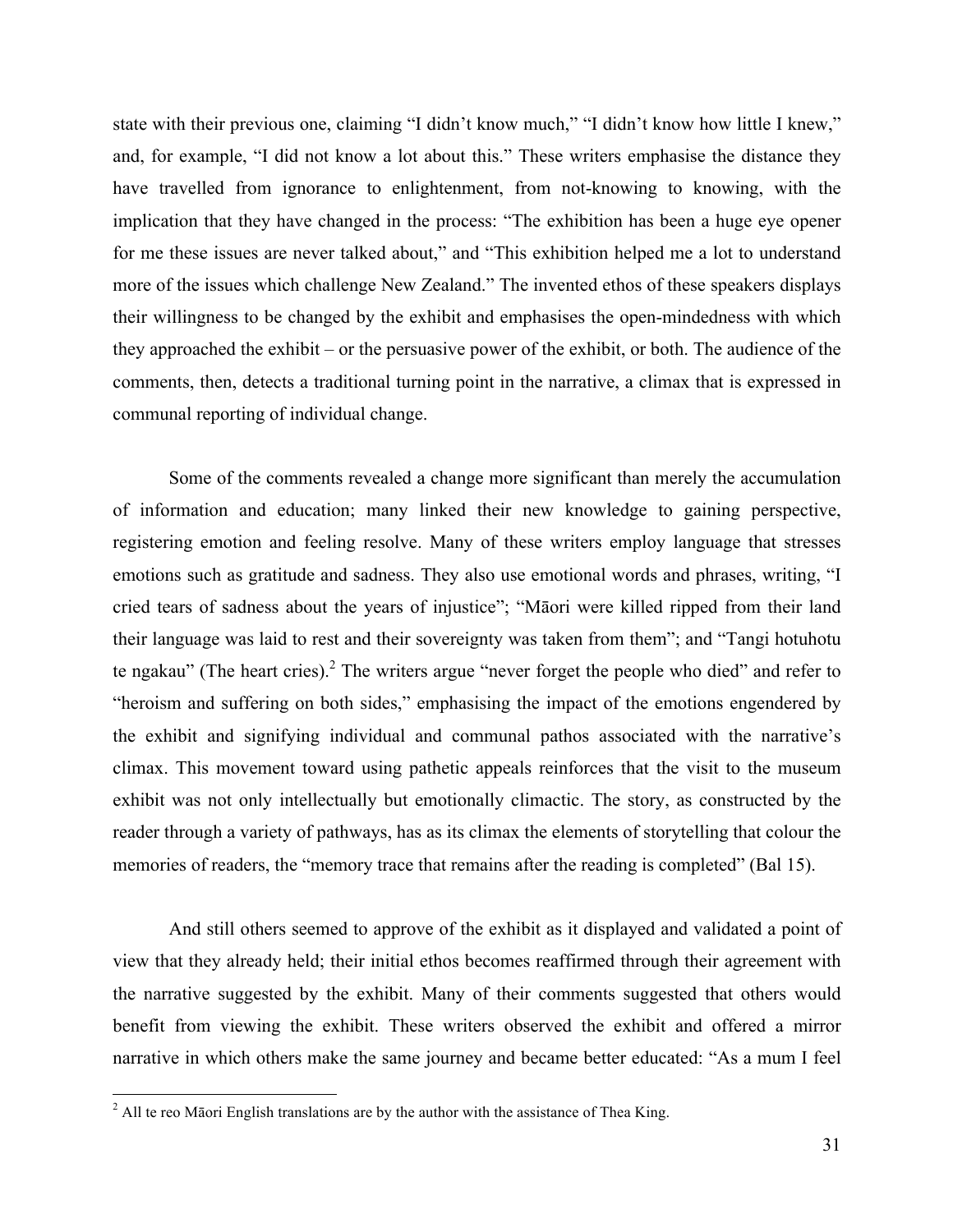it is irresponsible to not give our children the knowledge of understanding of what history holds"; "I think everyone in Taranaki including expatriates should understand the turbulent history of this region. In particular the young people of Taranaki should be aware of its history." These writers locate themselves alongside the museum experts as moral authorities positioned to announce what others who have not reached their level of knowledge must do. These comments include, "I hope that many people take the opportunity to see this exhibition and then discuss it with their families" and "We will be recommending this exhibition to other people." These writers not only endorse the exhibit narrative but also embrace the value of historical exploration and the claim that this history is relevant to their present. The invented ethos of these speakers claims the kind of knowledge and privilege embodied by the museum curators, and helps to validate the larger narrative of discovery as an integral part of the exhibit.

#### *4. Refusing to Allow Narrative Closure*

Remarkable about the vast majority of the range of comments is the frequent desire on the part of all stakeholders to refuse to allow a narrative ending to the story. However content they are with having gained an understanding, they look to the unwritten future as the desired ending of the narrative. On one hand, the narrative is complete; on the other hand, the true ending exists beyond the frame of the narrative. Of the narrative cycle, Bal explains, "A possibility can just as well be realised as not. And even if the event is realised, a successful conclusion is not always ensured" (196). In the voices of the multiple narrators, the event is realised, but the conclusion to the greater story has not been written. The future implied by the comments can be as far-reaching as the pasts the speakers invoked. Many writers are dissatisfied with the status quo and wish for a variety of resolutions, each tied to individual writer's sympathies. Some writers make very clear that the story has by no means been concluded. Many of these writers call for a change and pin their hopes on the future; many speakers offer encouragement. One writer says, "Kia Kaha, Kia Maia, Kia Manawanui" (Be strong, be brave, be persistent); another quotes the Māori proverb, "Whaia te iti kahurangi kit e touhu koe me he maunga teitei" (Pursue that which is precious, and do not be deterred by anything less than a lofty mountain). We are presented with hopes for the future, some vague but positive: "Recent events have led me to believe we still have a long way to go on this journey. We have started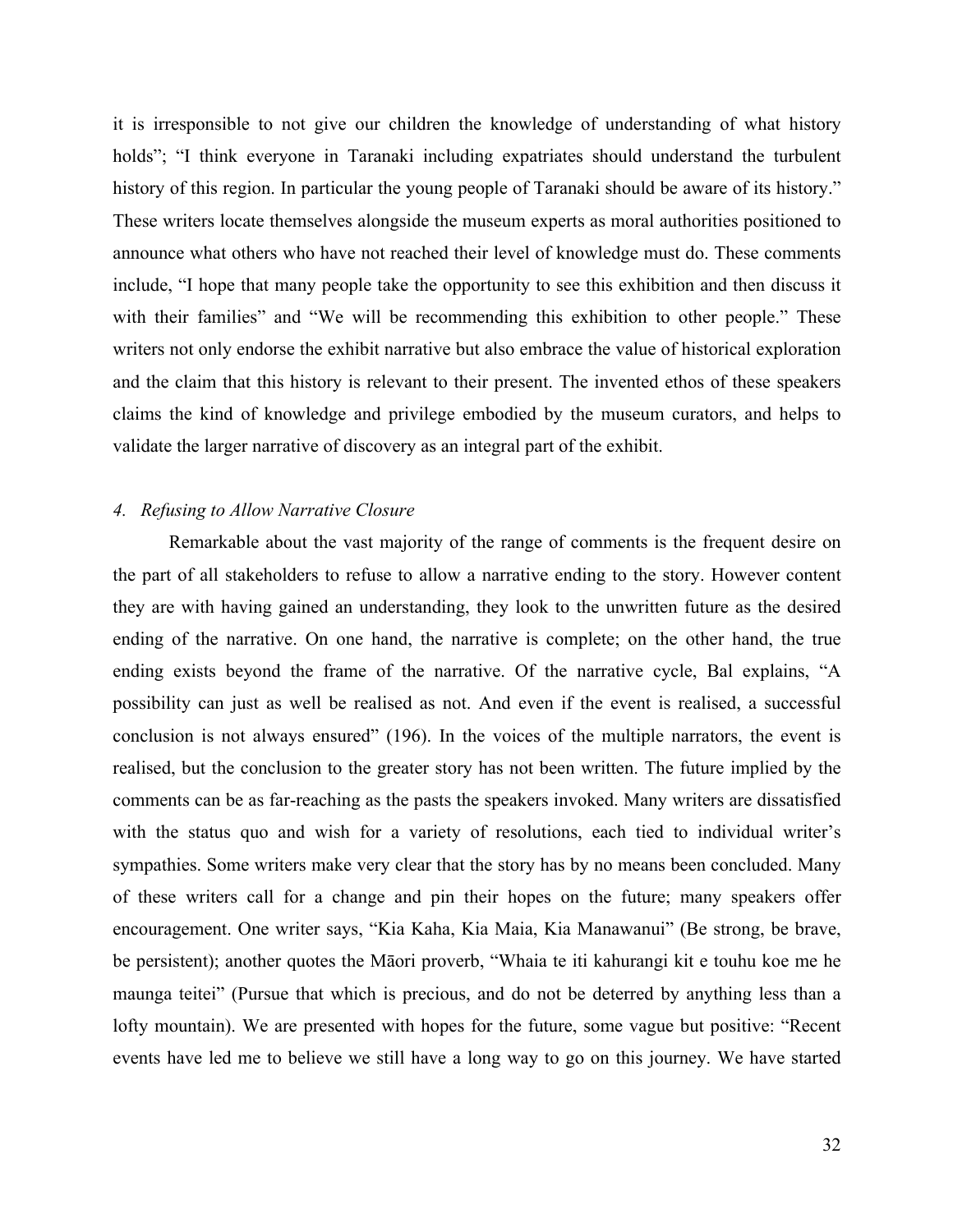positively and need to continue this way for positive change to occur," and "We have a lot of things to put right."

Users of the website can themselves become editors and narrators of the exhibit material. The writers seek knowledge and feel empowered by the museum to add their own reaction to the exhibit narrative. These writers demonstrate through these comments that they want to become actors in the narrative. The use of new media, with its implication that visitor voices deserve to ascend the stage in a formal virtual environment, shows us how well prepared the museum audience is to offer a supplementary narrative, and possibly how (comfortingly, for museum curators) predictable the story of a visit to the museum exhibit can be. Puke Ariki has given these voices a forum and has implicitly acknowledged the value of this user-directed narrative, one that becomes, rightly, an instrumental part of the exhibit itself.

## **A Hypothetical Architecture of Online Commentary with Limited Interactivity**

The comment display represents the first stage of co-creation and interactivity. As a testament to the many voices of the nation, it offers a text in which we may read the past, present and future of participants in the narrative of Aotearoa/New Zealand. Curated, but widely representative, the comments were presented as written with misspellings and punctuation oversights included, and demonstrate an immediate, genuine and heartfelt response to the exhibit. The strength of that new narrative stands alone as part of the curated exhibit, but also suggests that the visitors to the museum and website are prepared and eager to have an even more active engagement with the topics raised by the museum exhibit. This offers an exciting starting point for thinking about new media applications in the modern museum, reinforcing the mission of the museum and cultural centre as inspiration for important national and cultural discussion – even in digital spaces. In his essay, "Cultural Heritage in the Age of New Media," Jeff Malpas makes a distinction between cultural institutions' "reproductive and productive power," arguing that new media can be used to both "record or to represent heritage artefacts or sites" and "create something new or supplemental to the artefact or site" (17). The comment page alone already provides this supplemental material, but it also provides the foundation for additional supplementation of the museum exhibit.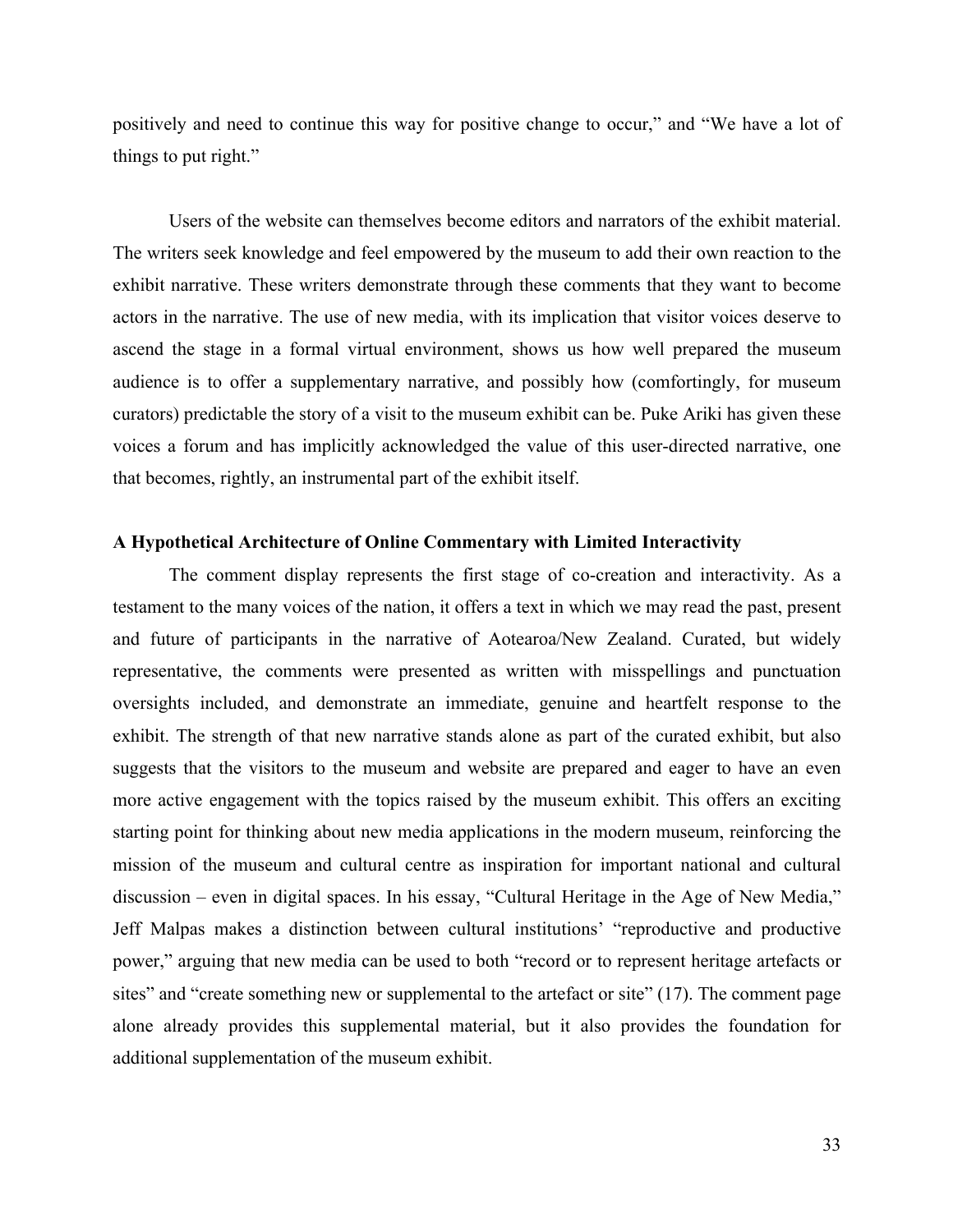Moving toward greater interactivity without curation, with the public providing supplemental material to officially hosted institutional sites, is understandably thought of as problematic. Clearly, any institution engaged in soliciting such supplementation must work through issues regarding authority and appropriateness. Yehuda Kalay voices part of this concern in the Introduction to *New Heritage: New Media and Cultural Heritage*, writing of how the ease of collecting and storing data using new media "diminishes the power of official gatekeepers, such as academic journals, museums, and governmental agencies, and opens the floodgates to 'un-authorised' evidence and interpretations – the product of amateurs and charlatans" (6).

The challenges are not just philosophical, however. Most of the useful research on the design and implementation of healthy and successfully curated user discussion forums focuses on the practices of news organisations and large online discourse community platforms. Questions surrounding libel and inappropriateness as well as the tools of moderation – human, automated and crowdsourced – frequently occupy those who host comment sites and those who study them. The dream of online interaction as a demonstration of the most optimistic realisation of Jürgen Habermas's "public sphere" offers "hopes of reinvigorating democracy by encouraging discourse among those of opposing views, one where the status of participants is less important, and where ideas sink or swim by virtue of the strength of their arguments" (Wojcieszak and Mutz). Two main problems recur in online forums: "discussions, conducted through threaded lists of comments, often end in 'flame wars'" (Faridani et al.), while research has supported fears that participants in online discussion self-segregate into isolated communities of philosophical agreement (Wright and Street; Wojcieszak and Mutz; Dahlberg).

Although a cultural institution's potential users little resemble the more homogeneous discourse communities of self-selecting political forums and the more heterogeneous discourse of news-driven political commentary, their unique missions must frame the choices they make in designing forums. The needs of users should be assessed by analysing the kinds of comments they currently make upon responding to an exhibit. Only by understanding the ways users experience an exhibit, make claims about their relationship to its content, and respond to interface design can we better design forums that support and respond to the important conversations cultural institutions can sponsor online.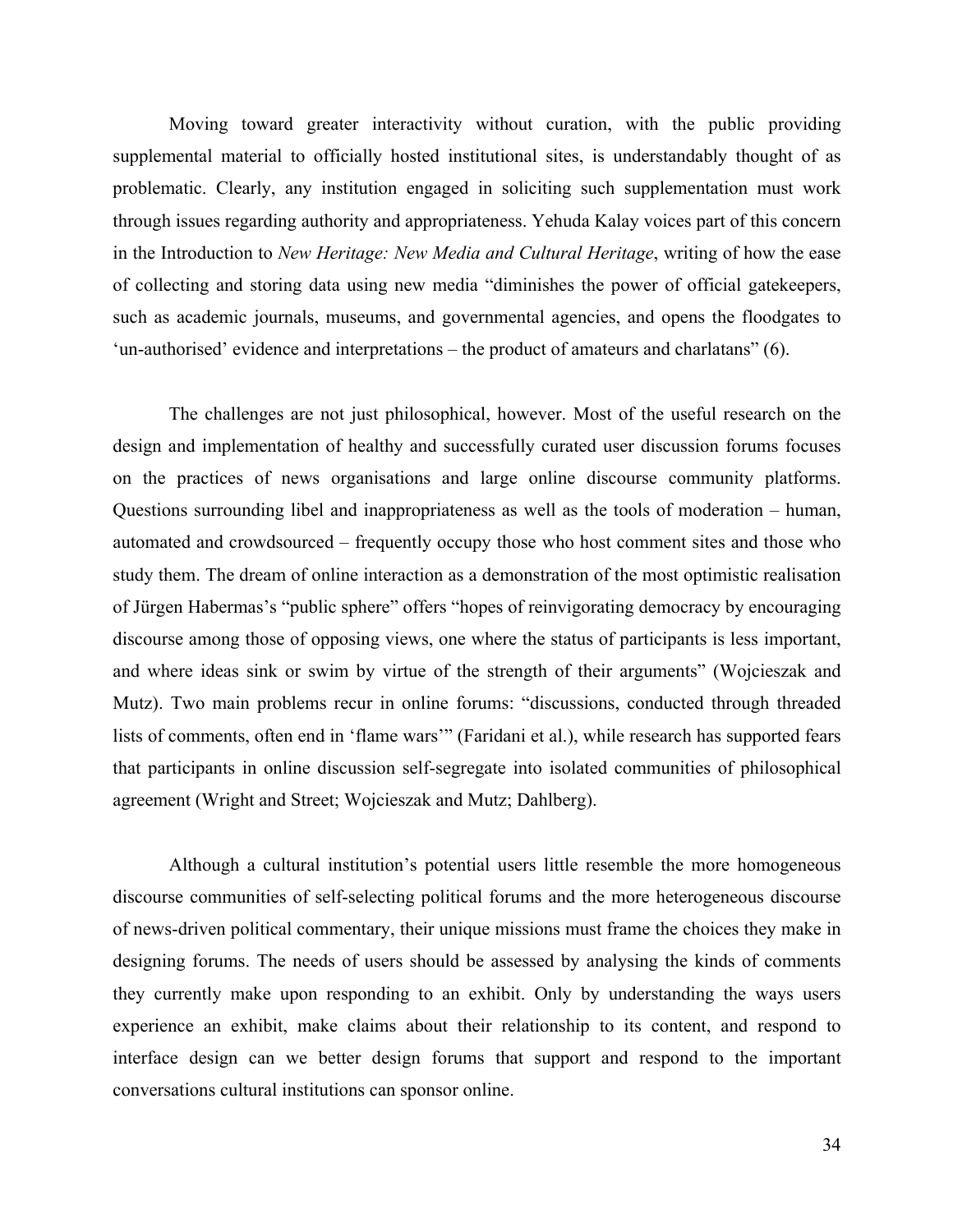A good compromise between offering curated comments and hosting a forum where users can interact with each other directly is suggested by Opinion Space, an interface design that allows users to read others' comments, add their own, and understand where they stand individually as part of the larger discussion – without having the opportunity to respond directly to individual comments and thus avoiding overtly confrontational behaviour. This discourse architecture was developed at University of California-Berkeley and is currently in use by the United States Department of State. The developers of Opinion Space write that "while participatory culture thrives on the sharing of diverse opinions among large population over the network, there are several problems with existing systems" (Faridani et al. 1175), i.e., threaded textual comment boards. The problems they identify include the potential for "flame wars," the overwhelming nature of large numbers of comments, and the potential for "cyberpolarization" (Faridani et al. 1175). The developers describe Opinion Space as "a new online interface incorporating ideas from deliberative polling, dimensionality reduction, and collaborative filtering that allows participants to visualise and navigate through a diversity of comments" (ibid). They report high user engagement and a willingness to read comments by those with other opinions (Faridani et al. 1182).

Visually, Opinion Space is reminiscent of the "Have Your Say" page in that it features a dark screen with lighter elements representing individual responses to a topic. The process of entering a response to a discussion topic begins with registration and then user response to five "opinion profile" prompts, which require the user to respond on a sliding scale from "Strongly Agree" to "Strongly Disagree" that places their points of view relative to other users' responses to those five prompts (Dowd). Once a user is placed (as a point of light with a halo around it) on a two-dimensional map relative to other users (represented by a white point of light), the topic question box opens, and the user responds with a textual statement in response to a question specifically about the forum topic (Faridani et al. 1177). Next, the user is invited to peruse the Opinion Space display, "a projection of a sample of the users onto a two-dimensional plane where each user is represented by a point based on the 5-dimensional response to the profile opinions" (Faridani et al. 1177–8). The user may click on these points and read not only the other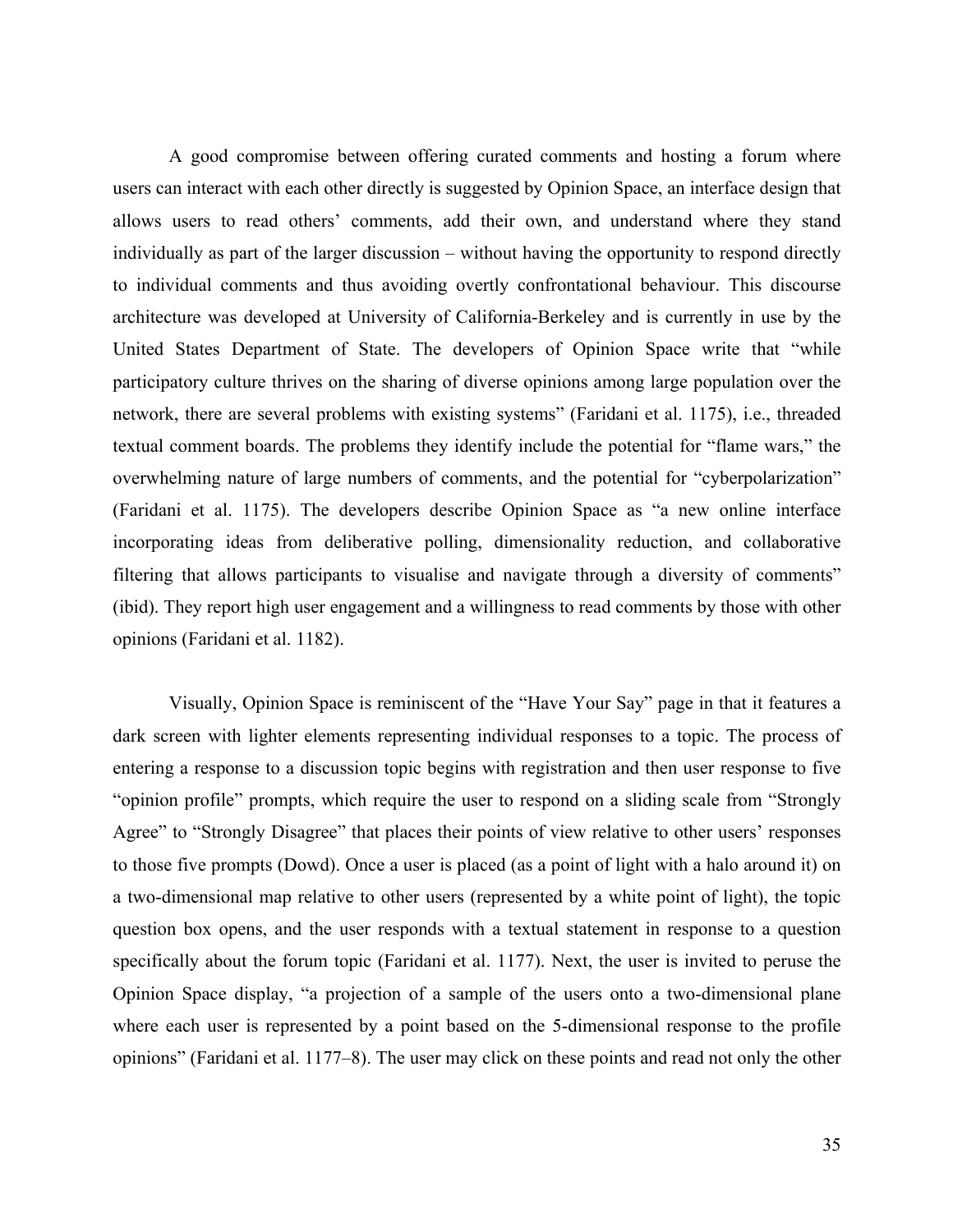users' statements but also the other users' responses to the profile questions. Users are then able to indicate agreement with the statements and rate their insightfulness to the topic at hand.

The Opinion Space comment map offers users an uncluttered, easily navigable space in which to register their opinions and gain insight into how others respond to the selected topic. Opinion Space allows a viewer to see the aggregate ratings given by other users for each entry; over time, a user may view the points of light and determine by the points' colours whether the community has found certain comments to be postitive or negative contributions to the discussion (Faridani et al. 1178). Additionally, the developers have included a scoring system on the State Department site that rewards users for registering ratings (Dowd); they surmise that readers include "1) casual users who want to quickly find and read the most insightful comments, 2) 'authors' who want to contribute eloquent comments that gain the respect of other participants, and 3) 'gamers' who want recognition for their role in shaping the space by rating the comments of many others" (Faridani et al. 1183). These categories may be identified as analogous to three kinds of museum visitors: 1) those who wish to read the narratives of discovery left by other users, 2) emotionally and intellectually inspired users who hope to register their insights and reactions to the exhibit, and 3) stakeholders who wish to help shape the conversation and discover value in understanding perspectives and constituencies.

A cultural institution like Puke Ariki, of course, would host a much smaller-scale discussion than the U.S. State Department, one that attracted users after their museum visit, potential visitors, or users interested in a museum exhibit as a topic of conversation. By interacting with the field of comments in an Opinion Space-like format, users could come closer to responding and reflecting on others' comments – even rating the comments – without engaging in specific confrontational speech acts, as in a threaded list. Building on the "Have Your Say" page, an initial design would include the curated comments and allow for additional comments that would be scaled and rated. The potential audience for the new web page would initially be made up of former visitors; in a paper considering how online information should be provided to users, the authors write, "We suspect that 'after the visit' could be a suitable time for pursuing a strong cultural impact (providing in-depth content, multimedia material, links to interesting sources, etc.). Moreover, past visitors are usually easy targets to reach: they bought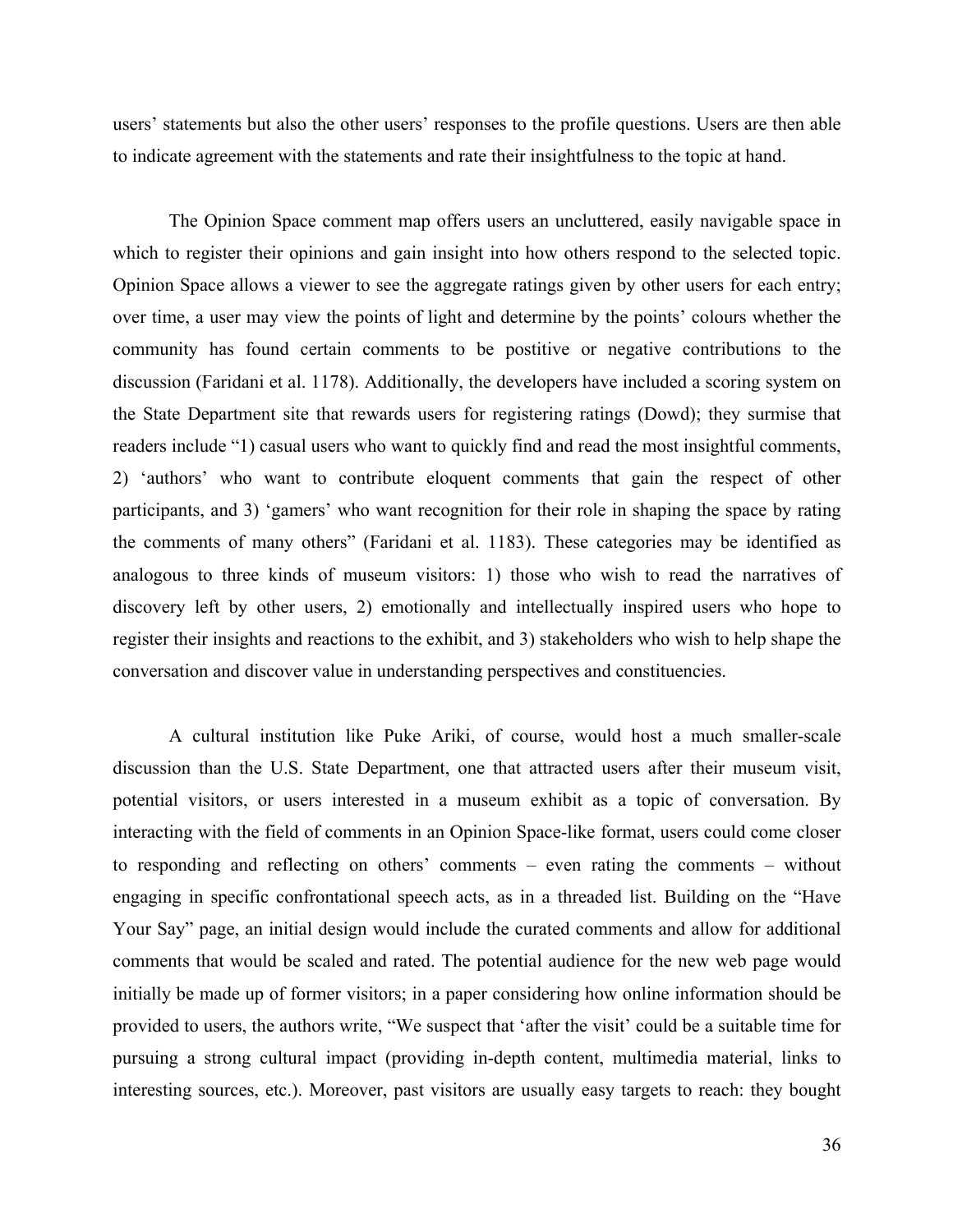tickets!" (Francioli, Paolini and Rubegni). Users may be driven to add original commentary or provide visual emphasis for comments they agree with – and allow the institution to offer a space for discussion that would allow users to co-create in meaningful ways. The balance of power between institution and users might more smoothly be navigated with such a system, discouraging flaming while encouraging museum use of "electronic solutions as a platform from which to embrace a plurality of voices" (Hazen 141).

### **Considerations for Future Co-creation**

"Comments Are Dead. We Need You to Help Reinvent Them," reads the early 2011 headline on the website of the U.S. Public Broadcasting Service's MediaShift Idea Lab. Phillip Smith writes, "Let's face it – technically speaking, comments are broken. With few exceptions, they don't deliver on their potential to be a force for good." The foundation recently publicised a Mozilla + Journalism, or MoJo, challenge for readers and designers of news sites, asking "how do we enable more coherent, elevated discussion?" ("Beyond Comment Threads"). Few observers of online discussions would disagree that the available tools for moderation are often unsatisfactory. Currently, the three most often used methods for moderating online communities include 1) human moderators either conducting pre- or post-moderation of comments, either previewing comments before they become visible to users or reviewing and perhaps deleting comments once they have been posted, 2) collaborative filtering systems that allow users to rate comments, and 3) filtering software that attempts to detect linguistic markers for incivility. The obvious difficulties with these systems are, respectively, that they may be prohibitively expensive, subject to mob rule, or inaccurate censors of perfectly legitimate material.

The MoJo challenge garnered 24 "winning" entries by 22 May 2011 ("Beyond Comment Threads"). Many of these participants stressed the need for new design architecture: "Can an interface nudge people to listen better?"; "We also need to change the interfaces to guide people towards [a variety of online] interactions"; "Redesigning the interfaces to exploit the flexibility of the new devices and allowing greater choice to both the journalist and the reader" ("Beyond Comment Threads"). The kinds of innovations suggested by the designers of Opinion Space and those who work on collaborative filtering systems and language-based filters dominate the suggestion field.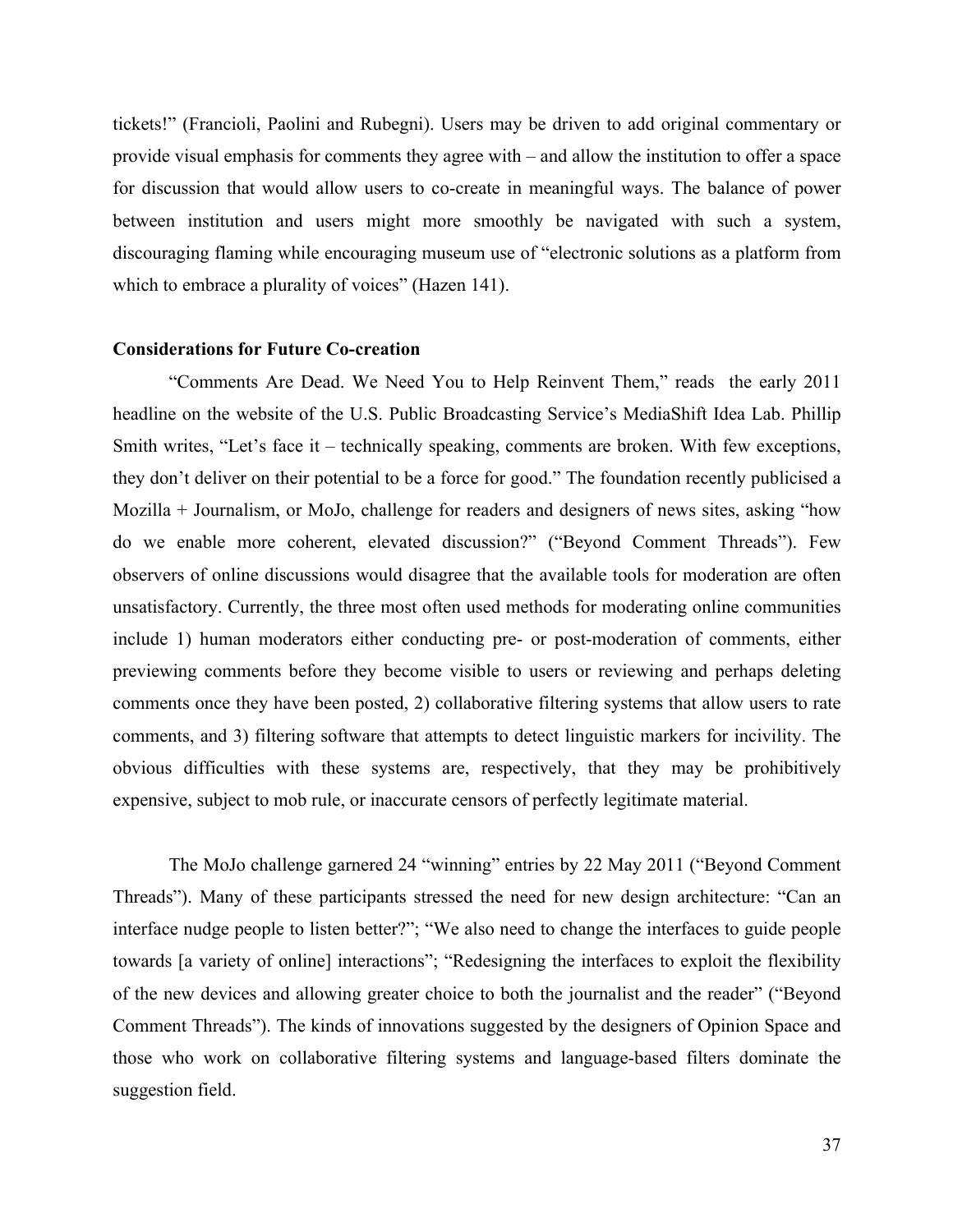The suggestions primarily about design echo the arguments of Scott Wright and John Street, who write in "Democracy, Deliberation and Design: The Case of Online Discussion Forums" that good design can guide readers by making supplemental information and factchecking easily available, setting the tone for discourse. Wright and Street argue that "we should view (online) deliberation as dependent on design and choice, rather than a predetermined product of the technology" (849). Wright and Street consider how "the internet has been posited as a solution" to the problem of enabling deliberation in democratic societies by some, while others argue that "the internet will only make the situation worse, leading to a balkanisation or polarisation of politics" (850). They accuse both sides of the debate of "creating a false dichotomy," suggesting, "It is no more plausible to conclude that online discussion forums destroy deliberation than it is to suggest that they make it possible" (849). Their research supports their argument "that the structural design of a discussion board can affect subsequent usage by influencing the level of interactivity and discussion" (855). Others who stress the centrality of design argue that "designing for usability is not enough; we need to understand how technology can support social interaction and design for sociability" (Preece).

While online news organisations and user communities continue to develop methods for moderation of hosted debates, it may be useful for museums to regard Puke Ariki's "Have Your Say" page and modifications that would resemble Opinion Space design as a strong example of visitor co-creation and interactivity, not limited but enhanced by individual users' inability to respond directly to each other. Encouraging visitors to respond to the exhibit with first-person statements may also offer a kind of moderation; in a study of the comment dynamics of the computer interest community Slashdot, researchers found, by using linguistic filtering software, that "Even in an irreverent community like Slashdot, 'I-statements' are indicators of good content and civility matters" (Brennan, Wrazien and Greenstadt 7). The strong appeals to ethos demonstrated in the "Have Your Say" comments suggest that increased emphasis on identity in prompts would both help develop a civil public platform and would be in concert with some of the fundamental questions of identity explored in the "Taranaki Wars" and other museum exhibits.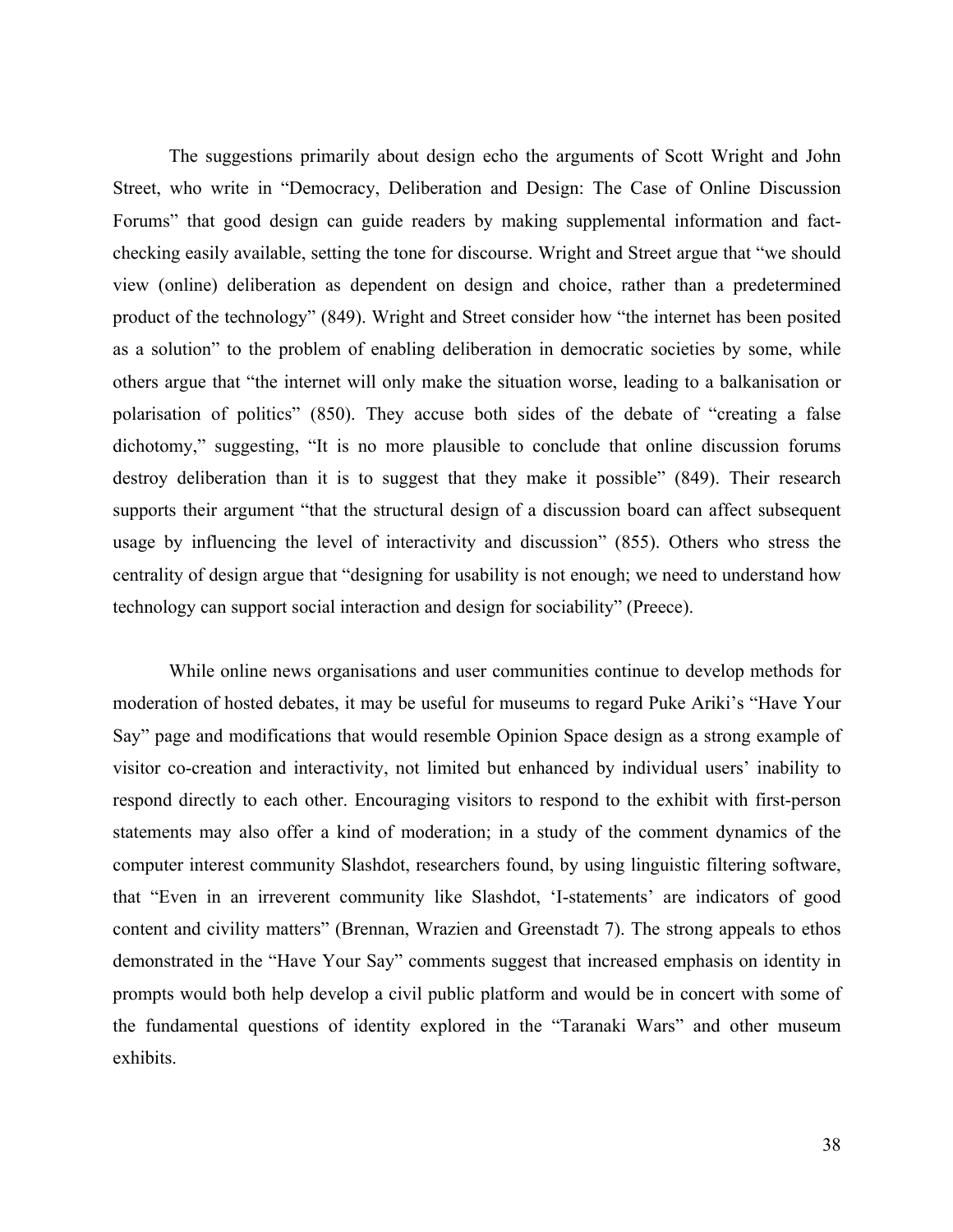I'd like to briefly suggest the kinds of additional engagement and supplementation this model might inspire. Practical and easily achievable suggestions include allowing visitors to choose and display photographs of places and landscapes relevant to their comments; the photos might be initially offered in an online gallery by the museum. Users may also choose to identify themselves as stakeholders in the conversation based on age, ethnicity, gender, whakapapa and other relevant factors through visual choices, perhaps font colour or through the use of icons. The visual elements of such a conversation, from photos of places to individual visual declarations of identity, can themselves become elements of the narrative.

Other suggestions for building supplemental material would, of course, include other user-supplied images of themselves and their artefacts as well as their surroundings. The site might also create a means for visitors to add further definition, explanation and narrative – through text-based testimony but also through hyperlinks and geolocation applications. Imagine a narrative that might be created over a presentation and description of landscape, an envisioning of actual distance, an imagining of the past layered over the present. Additionally, users might wish to provide not only evidence to support their arguments but their own narratives regarding their or their ancestors' histories.

Reading the comments as narrative allows us to imagine the nation-space of Aotearoa/New Zealand, still struggling with the legacy of the Taranaki Wars and the process of colonisation. The comments themselves create a new narrative about Taranaki and Aotearoa/New Zealand history that is both a reaction to and a narration separate from the museum's narratives. The Puke Ariki "Have Your Say" web page can be read as the first step on the path toward truly "public history" approaches to historical narratives – combining the essential importance of the public and social media spheres in museum curatorship. This Puke Ariki-hosted web page already truly allows the museum to function as a forum and provides the foundation for exploring further degrees of interactivity at museums and cultural centres.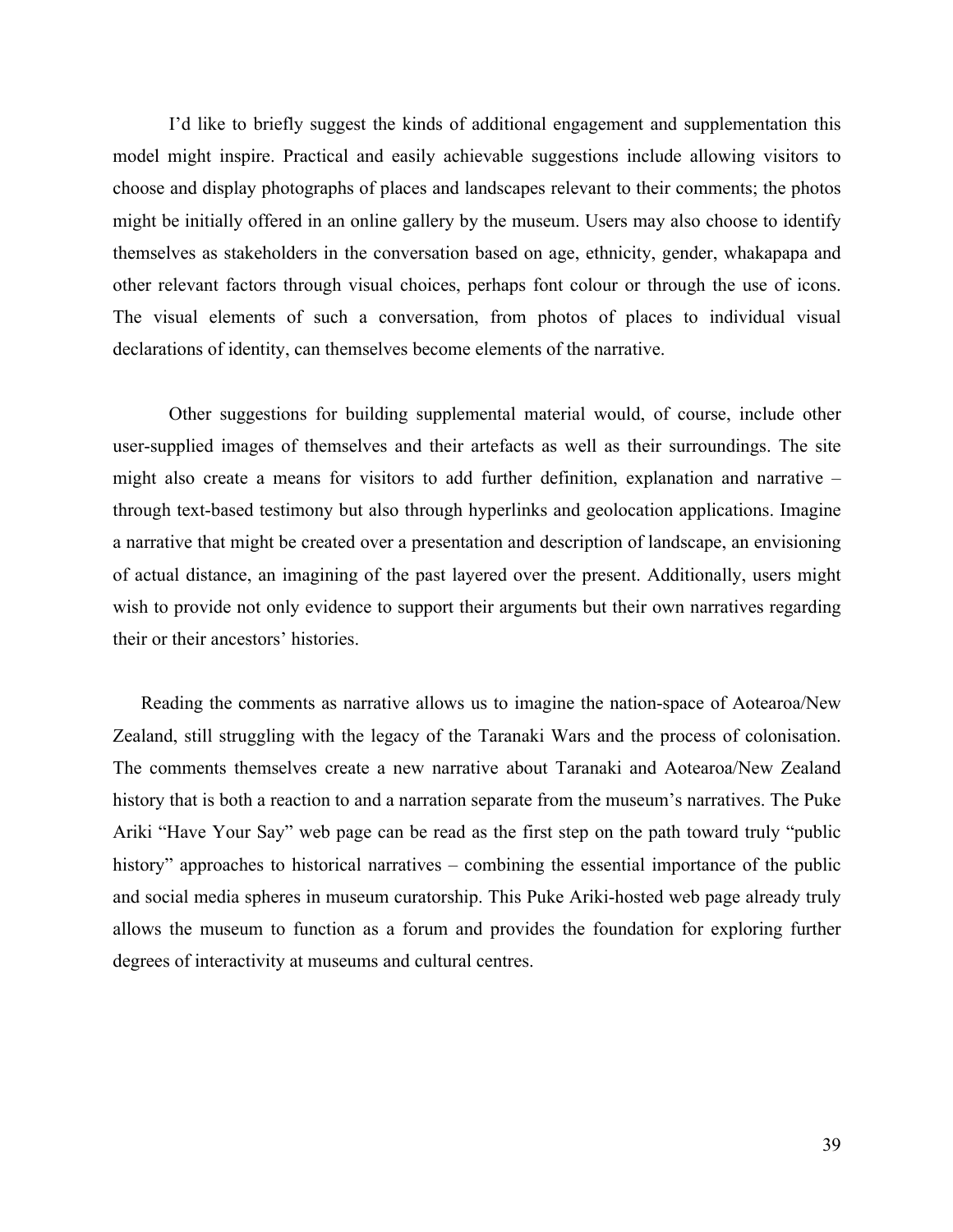#### Works Cited

- Adds, Peter. "Te Muru me te Ruapatu: The Aftermath." *Contested Ground/Te Whenua I Tohea: The Taranaki Wars 1860*–*1881*. Ed. Kelvin Day. Wellington: Huia Publishers, 2010. 255–77. Print.
- Bal, Mieke. *Narratology: Introduction to the Theory of Narrative*. 3rd ed. Toronto: University of Toronto Press, 2009. Print.
- "Beyond Comment Threads." *MoJo (Mozilla + Journalism)*. Mozilla Drumbeat Online. n.d. Web. 16 Oct. 2011.
- Brennan, Michael, Stacy Wraizen and Rachel Greenstadt. "Learning to Extract Quality Discourse in Online Communities." Proc. of Workshops at the Twenty-Fourth AAAI Artificial Intelligence Conf., Atlanta. 13 Nov. 2010. Web. 16 Oct. 2011.
- Byrnes, Giselle. "Nation and Identity in the Waitangi Tribunal Reports." *New Zealand Identities: Departures and Destinations.* Ed. James H. Liu, Tim McCreanor, Tracey McIntosh, and Teresia Teaiwa. Wellington: Victoria UP, 2005. 88–103. Print.
- Conaglen, Kate. Puke Ariki Visitor Feedback. "Te Ahi Ka Roa, Te Ahi Katoro. Taranaki War 1860–2010: Our Legacy, Our Challenge." Message to the author. 30 Sept. 2010. E-mail.
- Dahlberg, Lincoln. "Rethinking the Fragmentation of the Cyberpublic: From Consensus to Contestation." *New Media & Society* 9.5 (2007): 827–47. Web. 23 Oct. 2011.
- Deshpande, Suhas, Kati Geber and Corey Timpson. "Engaged Dialogism in Virtual Space: An Exploration of Research Strategies for Virtual Museums." *Theorizing Digital Cultural Heritage*. Ed. Fiona Cameron and Sarah Kenderdine. Cambridge: MIT Press, 2007. 261– 79. Print.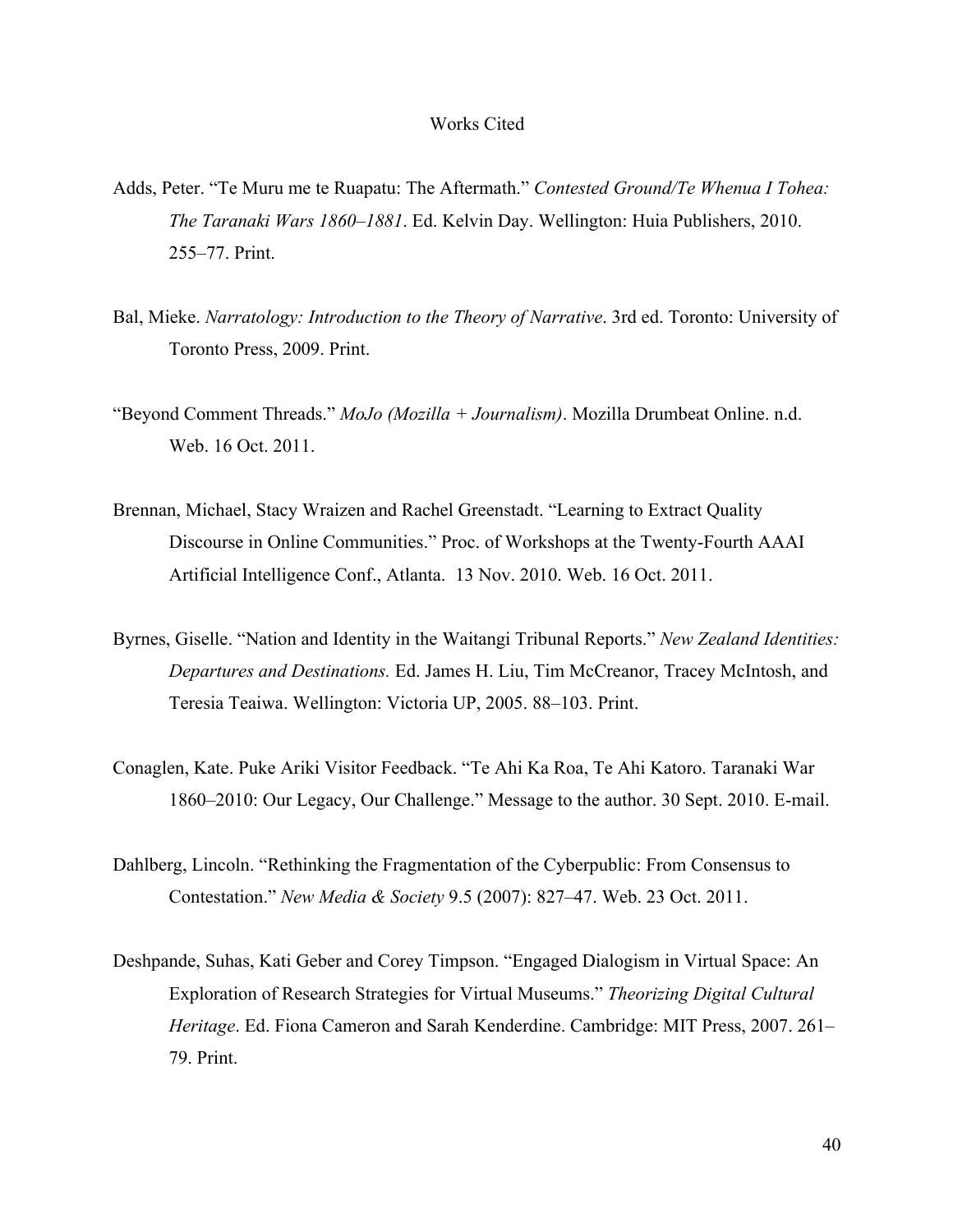- Dowd, Katie. "Opinions Space 3.0 Launches on State.Gov." *DipNote: U.S. Department of State Official Blog*. 15 Feb 2011. Web. 23 Oct. 2011.
- Else, Anne. "History Lessons: The Public History You Get When You're Not Getting Any Public History." *Going Public: The Changing Face of New Zealand History*. Ed. Bronwyn Dalley and Jock Phillips. Auckland: Auckland University Press, 2001. 123–40. Print.
- Faridani, Siamak, Ephrat Bitton, Kimiko Ryokai and Ken Goldberg. "Opinion Space: A Scalable Tool for Browsing Online Comments." *CHI 2010: Understanding Comments*. Proc. of CHI 2010 Conf., 10–15 April 2010, Atlanta. 1175–84. Web. 23 Oct. 2011.
- Fisher, Matthew, and Beth A. Twiss-Garrity. "Remixing Exhibits: Constructing Participatory Narratives with On-Line Tools to Augment Museum Experiences." *Museums and the Web 2007*. Ed. Jennifer Trant and David Bearman. Proc. of Museums and the Web Conf., 11–14 April 2007, San Francisco. Toronto: Archives & Museum Informatics. Web. 1 August 2010.
- Franciolli, Marco, Paolo Paolini and Elisa Rubegni. "Multimedia Communication Issues: Why, What and When." *Museums and the Web 2010*. Ed. Jennifer Trant and David Bearman. Proc. of Museums and the Web Conf., 13–17 April 2010, Denver. Toronto: Archives & Museum Informatics. Web. 6 Nov. 2011.
- Hazen, Susan. "A Crisis of Authority: New Lamps for Old." *Theorizing Digital Cultural Heritage*. Ed. Fiona Cameron and Sarah Kenderdine. Cambridge: MIT Press, 2007. 133– 48. Print.
- Kalay, Yehuda. "Introduction." *New Heritage: New Media and Cultural Heritage*. Ed. Yuhuda Kalay, Thomas Kvan and Janice Affleck. New York: Routledge, 2008. 1–10. Print.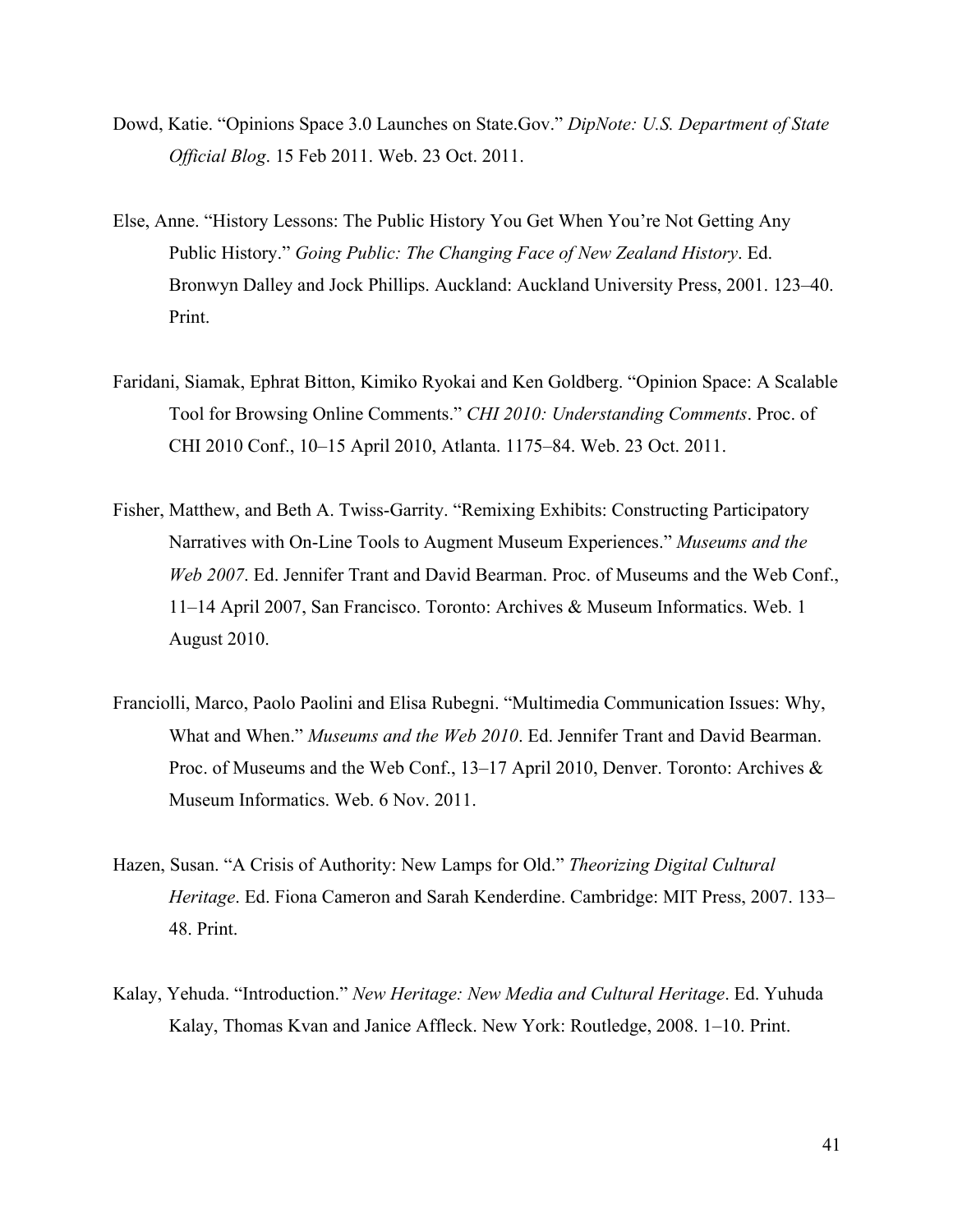Keenan, Danny. "Origins of War in North Taranaki." *Contested Ground/Te Whenua I Tohea: The Taranaki Wars 1860*–*1881*. Ed. Kelvin Day. Wellington: Huia Publishers, 2010. 19– 33. Print.

Macnaught, Bill. "RE: Have Your Say." Message to the author. 3 Nov. 2010. E-mail.

Malpas, Jeff. "Cultural Heritage in the Age of New Media." *New Heritage: New Media and Cultural Heritage*. Ed. Yuhuda Kalay, Thomas Kvan and Janice Affleck. New York: Routledge, 2008. 13–26. Print.

Manovich, Lev. *The Language of New Media*. Cambridge: MIT Press, 2002. Print.

McCarthy, Conal. *Museums and Māori*. Walnut Creek: Left Coast Press, 2011. Print.

- Museums Aotearoa. "2011 New Zealand Museum Awards." *Museums Aotearoa Online*, April 2011. Web. 16 Oct. 2011.
- Peacock, Darren, Stuart Tait and Corey Timpson. "Building Digital Distribution Systems for School-Based Users of Museum Content: New Initiatives in Australia and Canada." *Museums and the Web 2009*. Ed. Jennifer Trant and David Bearman. Proc. of Museums and the Web 2009 Conf., 15–19 April 2009, Indianapolis. Toronto: Archives & Museum Informatics. Web. 1 August 2010.
- Preece, Jenny. "Sociability and Usability in Online Communities: Determining and Measuring Success." *Behaviour & Information Technology* 20.5 (2001). n. pag. Web. 16 Oct. 2011.
- Puke Ariki Museum, Libraries and Tourist Information. "Have Your Say: Virtual Stage." Te Ahi Kā Roa, Te Ahi Kātoro. Taranaki War 1860–2010: Our Legacy, Our Challenge*. Puke Ariki Exhibitions Archive*. Web. 11 July 2010.